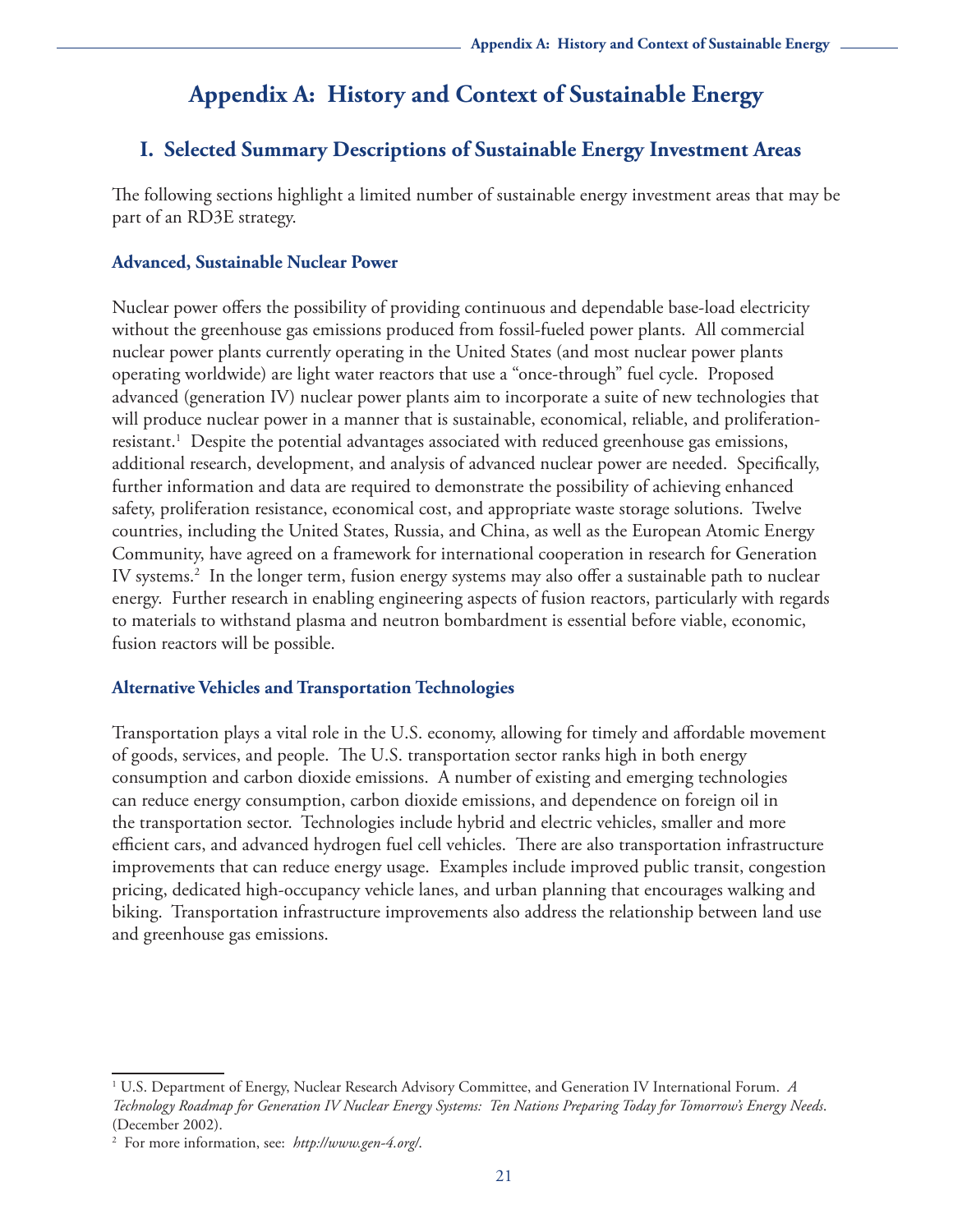### **Basic Science and Engineering (S&E) Research**

The objective of basic S&E research is to "gain more comprehensive knowledge or understanding of the subject under study without specific applications in mind."3 Advances in basic S&E research are critical in driving applied research and innovation in sustainable energy. For example, basic S&E research may lead to the practical development of a carbon-neutral process for producing hydrogen from sunlight and water $^4$  catalyzed by certain

microbes. The National Science Foundation is a leader in supporting basic S&E research across all disciplines, and the agency has an important role in driving basic research that leads to sustainable energy innovation. The U.S. Department of Energy's Office of Science and its Energy Efficiency and Renewable Energy office also support basic S&E research that will help build a sustainable energy future.

## **Behavioral and Social Sciences Research**

Behavioral and social sciences research builds knowledge of human behavior, human interactions, social and economic systems, and organizations and institutions.<sup>5</sup> Research in these fields is critical to understand the basis for human attitudes and actions toward sustainability, as well as to understand methods for constructing appropriate incentives that align human behavior with a sustainable energy future.6 Behavioral and social sciences analyses are important components of life cycle analyses and "systems" approaches to solving sustainability challenges.

Behavioral and social sciences research can be used to construct strategies to motivate appropriate individual consumer action. Consumer behavior related to sustainable energy includes decisions about driving and using public transit systems, buying and operating appliances, and energy conservation actions (e.g., turning off the lights when leaving a room). Decisions related to energy usage are a part of daily American life, and helping consumers make sustainable energy choices is an integral part of achieving a sustainable energy future. Economic incentives and education (both formal and informal) can influence consumer behavior; examples include real-time electricity pricing, the use of "smart appliances," and ad campaigns encouraging conservation. Specific areas of behavioral and social sciences research that could help to illuminate influences on consumer behavior

<sup>&</sup>lt;sup>3</sup> National Science Board. *Science and Engineering Indicators 2008*. (Arlington, VA: National Science Foundation (Volume 1, NSB 08-01; Volume 2, NSB 08-01A), 2008). Available online at: *[http://www.nsf.gov/statistics/seind08/c4/c4s.htm#c4sb1](http://www.nsf.gov/statistics/seind08/c4/c4s.htm#c4sb1.4)*.

<sup>4</sup> U.S. Department of Energy, Basic Energy Sciences Advisory Committee. *New Science for a Secure and Sustainable Energy Future*. (Washington, DC: U.S. Department of Energy, December 2008). Available online at: *http://www.sc.doe.gov/BES/reports/files/NSSSEF\_rpt.pdf*[.](http://www.sc.doe.gov/BES/reports/files/NSSSEF_rpt.pdf) 5

National Science Foundation (NSF), Directorate for Social, Behavior, & Economic Sciences (SBE). *About SBE*. (Arlington, VA: NSF). Available online at: *[http://www.nsf.gov/sbe/about.jsp](http://www.nsf.gov/sbe/about.jsp.6)*.

<sup>6</sup>  [G](http://www.nsf.gov/sbe/about.jsp.6).D. Brewer and P.C. Stern, eds. *Decision Making for the Environment: Social and Behavioral Science Research Priorities.* (Washington, DC: The National Academies Press, 2005).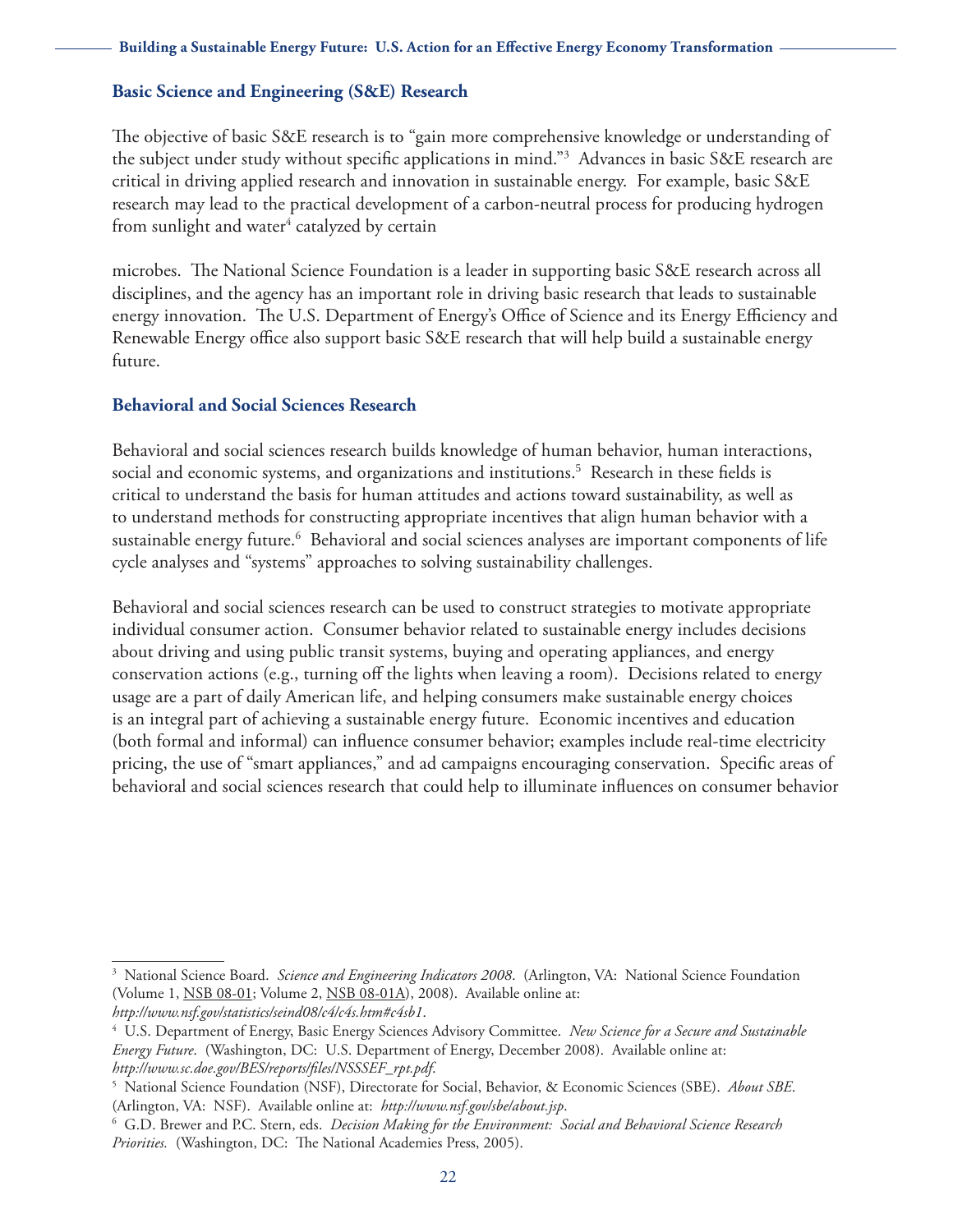include consumer response to incentives and information, attitudes and social interactions regarding energy, the effect of social values on consumption, social organization of energy pricing, microbehavior in consumption environments, and macro-social patterning of consumption.<sup>7,8,9</sup>

# **Carbon Capture, Sequestration, and Utilization**

The process of carbon capture (CC), sequestration, and utilization involves the capture, long-term storage, and/or utilization of carbon dioxide from energy systems, especially power generation plants.<sup>10</sup> The captured carbon dioxide may be stored in locations such as deep saline aquifers or depleted oil and gas reservoirs. By capturing a waste stream of carbon dioxide, transporting and compressing the gas, and channeling the gas underground, CC technology has the potential to reduce the amount of carbon dioxide released into the atmosphere. However, the long-term effects of CC technologies and of storing carbon dioxide underground are unknown. Effective demonstration of CC includes overcoming technological, economic, and safety challenges associated with effective transport and storage of compressed carbon dioxide. Many regulatory hurdles and risk management issues exist that must be considered prior to large-scale deployment of CC technology. Despite these challenges, CC may be an important component of the technology solutions required to achieve a sustainable energy future.

In addition to the permanent storage of carbon dioxide in geologic structures, carbon dioxide can be utilized to produce chemical feedstocks, fuel, and raw materials. For example, carbon dioxide can be reduced to formic acid, which has potential to power fuel cells for electricity generation and automobiles. Ponds of genetically modified algae could also convert power-plant carbon dioxide emissions into biodiesel. Bulk chemicals produced from carbon dioxide include urea to make nitrogen fertilizers, salicylic acid as a pharmaceutical ingredient, and polycarbonate-based plastics. Carbon dioxide is also used as a solvent – supercritical carbon dioxide offers advantages in terms of stereochemical control, product purification, and environmental issues for synthesizing fine chemicals and pharmaceuticals.

# **Economic Models and Assessments**

Economic models and assessments for projecting environmental and economic effects of sustainable energy-related technologies and policies are important to arrive at a trans-disciplinary analysis of complex policy issues. Policies that benefit from the use of economic models and assessments include taxing carbon dioxide, renewable energy production tax credits, cap and trade systems, and renewable fuel standards. Some areas for improvement in economic assessments include refining the

<sup>7</sup> National Research Council, Committee on Behavioral and Social Aspects of Energy Consumption and Production, Assembly of Behavioral and Social Sciences. *Behavioral and Social Aspects of Energy Consumption and Production: Preliminary Report*. (Washington, DC: The National Academies Press, 1982). Available online at: *[http://www.nap.edu/catalog/10458.html](http://www.nap.edu/catalog/10458.html.8)*.

<sup>8</sup>  [L](http://www.nap.edu/catalog/10458.html.8). Lutzenhiser. "Social and Behavioral Aspects of Energy Use," *Annual Review of Energy and Environment*, 18(1993): 247-289.

<sup>9</sup> National Science and Technology Council, Subcommittee on Social, Behavioral and Economic Sciences. *Social, Behavioral, and Economic Research in the Federal Context*. (Washington, DC: National Science and Technology Council, January 2009). Available online at: *[http://www.ostp.gov/galleries/NSTC%20Reports/SBE%20in%20the%20Federal%20](http://www.ostp.gov/galleries/NSTC%20Reports/SBE%20in%20the%20Federal%20Context.pdf)*

*Context.pdf*[.](http://www.ostp.gov/galleries/NSTC%20Reports/SBE%20in%20the%20Federal%20Context.pdf) 10 Massachusetts Institute of Technology. *The Future of Coal: An Interdisciplinary MIT Study*. (Cambridge, MA: MIT, 2007). Available online at: *[http://web.mit.edu/coal/](http://www.ostp.gov/galleries/NSTC%20Reports/SBE%20in%20the%20Federal%20Context.pdf)*.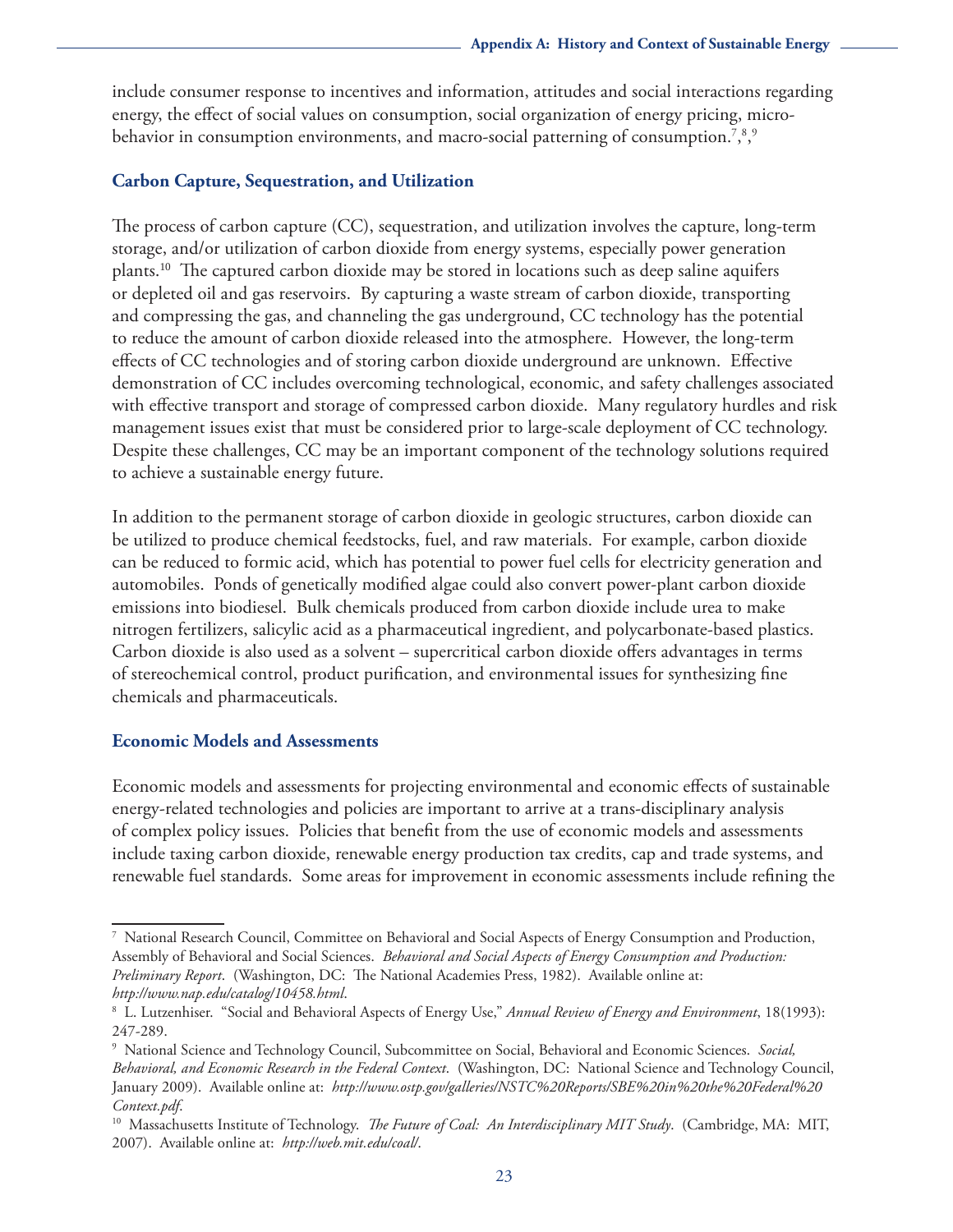definition of underlying assumptions, simplifying model structures for faster computational times, and finding better ways to define model parameters.<sup>11</sup> Improved economic models and assessments could provide greater accessibility to policymakers.

## **Energy Efficiency**

From a mechanistic perspective, increased energy efficiency means "energy inputs are reduced for a given level of service, or there are increased or enhanced services for a given amount of energy inputs."12 Increased energy efficiency may also refer to end-use energy conservation measures that reduce total energy consumption. Increases in energy efficiency may lead to decreased energy costs (for providers and consumers), as well as reduced levels of carbon dioxide emissions. Opportunities exist for improving the efficiency of energy generation (e.g., converting fuels into energy with less waste), transmission (e.g., transmitting electricity from power plant to load center with fewer losses), and distribution (e.g., use by infrastructure, buildings, and transportation vehicles). Consumers can reduce energy consumption and energy costs by making energy efficiency decisions such as weatherizing their homes and using Energy Star® appliances.

# **Energy Storage**

Inexpensive, efficient, and safe methods for storing electrical energy are critical elements of a sustainable energy economy. Electricity storage technologies include pumped hydropower, batteries, and compressed air, which all convert electricity to potential energy and retrieve it when demand for electricity is high. Research in thermal management will ensure a safe and reliable operating temperature for energy storage devices such as batteries. Another research challenge is to increase the number of life cycles for batteries. Emerging sustainable energy technologies that will benefit from advances in energy storage include fuel cells, hybrid electric vehicles, and plug-in electric vehicles.<sup>13</sup> Plug-in hybrid electric vehicle batteries provide a means of energy storage for the electric grid and replace carbon-emitting internal combustion engines from many automobiles. Improvements in energy storage will also facilitate the incorporation of intermittent sources such as wind and solar to the electricity grid.

## **Information and Communication Technology (ICT)**

The ICT sector is defined as "a combination of manufacturing and services industries that capture, transmit, and display data and information electronically."14 Though ICT services are critical to our nation's productivity and economic well-being, they are large contributors to global greenhouse gas

<sup>&</sup>lt;sup>11</sup> Bob Van der Zwaan. "Endogenous Learning in Climate-Energy-Economic Models: an Inventory of Key Uncertainties," *International Journal of Energy Technology and Policy*, 2(1-2, 2004): 130-142. Available online at:

*http://belfercenter.ksg.harvard.edu/files/ijetpzwaan.pdf.*<br><sup>12</sup> U.S[.](http://belfercenter.ksg.harvard.edu/files/ijetpzwaan.pdf) Department of Energy, Energy Information Agency. "Energy Efficiency: Definition." Available online at: *[http://www.eia.doe.gov/emeu/efficiency/definition.htm](http://www.eia.doe.gov/emeu/efficiency/definition.htm.13)*.

<sup>&</sup>lt;sup>13</sup> U.S. Department of Energy, National Renewable Energy Laboratory. "Energy Storage: Research & Development." Available online at: *[http://www.nrel.gov/vehiclesandfuels/energystorage/research\\_development.html](http://www.nrel.gov/vehiclesandfuels/energystorage/research_development.html.14)*.

[<sup>14</sup> O](http://www.nrel.gov/vehiclesandfuels/energystorage/research_development.html.14)rganisation for Economic Co-operation and Development. *Measuring the Information Economy*. (Paris, France: Organisation for Economic Co-operation and Development, 2002). Available online at: *http://www.oecd.org/dataoecd/34/37/2771153.pdf*.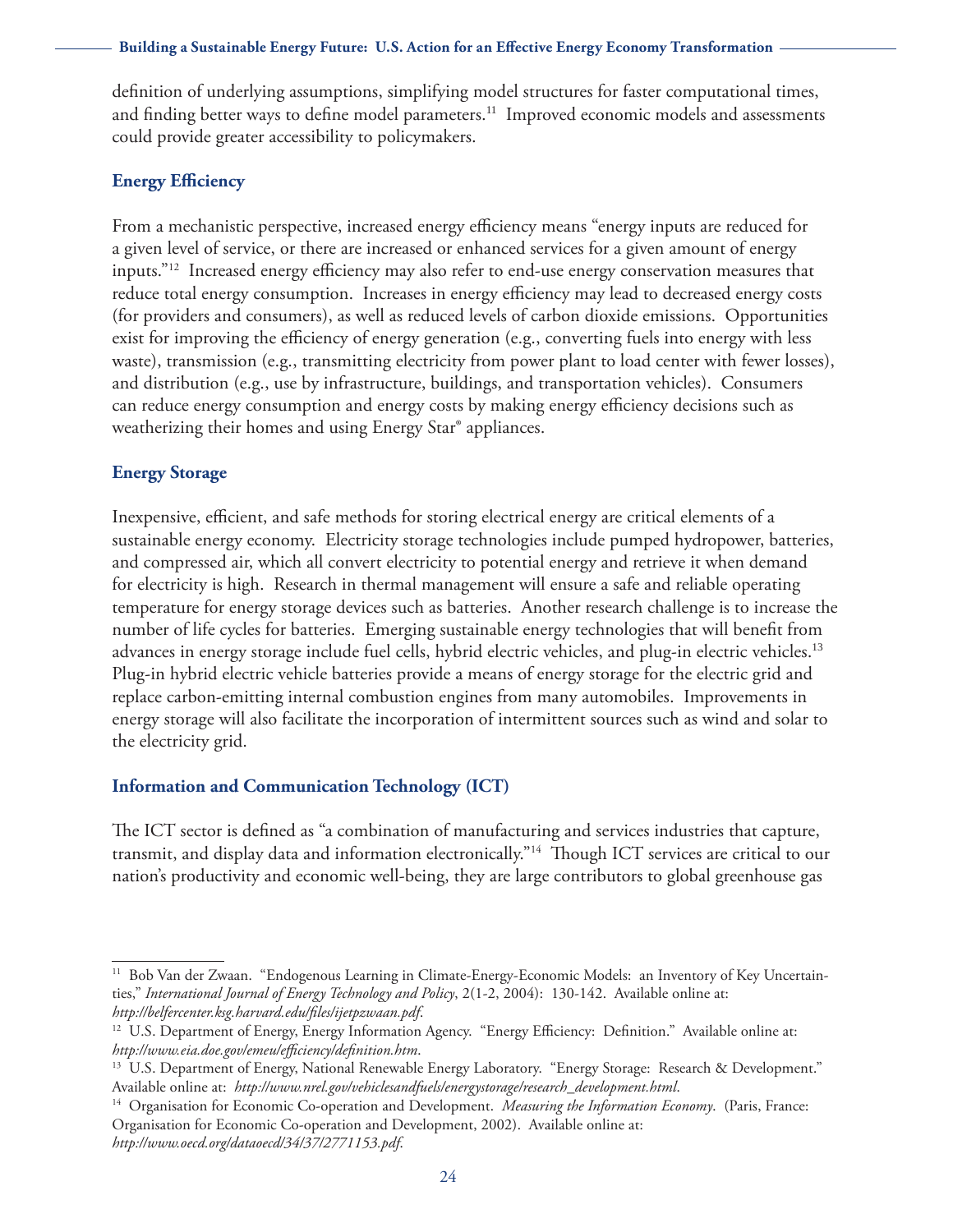emissions.<sup>15</sup> The ICT sector can be made more efficient by renovating old data centers with new energy-efficient equipment, moving data centers near renewable energy sources, and putting data centers underground to utilize passive cooling potential. In addition to possible efficiency gains within the ICT sector, the use of advanced ICT services (e.g., Smart Motor Systems, Smart Logistics, Smart Buildings, and Smart Grids) has the potential to reduce energy consumption and carbon dioxide emissions in power generation and other end use sectors by as much as 15 percent by 2020.16

## **Renewable Energy Supply Technologies**

The Energy Information Administration defines renewable energy as "energy sources that are naturally replenishing but flow limited."<sup>17</sup> Such energy sources are virtually inexhaustible, but often require advanced technologies to be efficiently captured and utilized. Renewable energy sources include solar technologies, wind, geothermal, biomass, and traditional (dams) and non-traditional (tidal, wave, and ocean thermal energy) hydropower. Renewable energy technologies produce little or no greenhouse gas emissions, but are often economically unattractive in the private sector and lack market investment incentives than traditional fossil energy technologies. Therefore, making R&D investments and establishing market conditions will help to make renewable energy cost-competitive with fossil fuels. The following summary descriptions are selected examples of renewable energy sources and technologies.

#### • **Biomass**

Biomass is any plant-derived organic matter. Biomass available for sustainable energy includes herbaceous and woody energy crops, agricultural food and feed crops, agricultural crop wastes and residues, wood wastes and residues, aquatic plants, and other waste materials including some municipal wastes.<sup>18</sup> Biofuel is a liquid transportation fuel (e.g., ethanol and biodiesel) that can be produced from biomass.<sup>19</sup> First generation feedstocks for biofuel production include corn (for ethanol) and soybeans (for biodiesel).20 Bioethanol and biodiesel are commercially available, and researchers are focused on improving crop yields. Second generation feedstocks include crop residues (e.g., corn stover), which are available but will require breakthroughs in cellulosic conversion technology or subsidies to become cost-competitive with corn ethanol and gasoline. Significant R&D gains will be required to commercialize biofuels from third generation feedstocks, which include algae and additional cellulosic feedstocks such as perennial grasses.

*[http://www.theclimategroup.org/assets/resources/publications/Smart2020Report.pdf](http://www.theclimategroup.org/assets/resources/publications/Smart2020Report.pdf.16)*.

<sup>15</sup> The Climate Group and the Global e-Sustainability Initiative. *Smart 2020: Enabling the Low Carbon Economy in the Information Age*. (London, United Kingdom: The Climate Group, 2008). Available online at:

[<sup>16</sup> I](http://www.theclimategroup.org/assets/resources/publications/Smart2020Report.pdf.16)bid.

<sup>17</sup> U.S. Department of Energy, Energy Information Administration. *Renewable Energy Consumption and Electricity Preliminary 2006 Statistics*. (Washington, DC: Energy Information Administration). Available online at:

*http://www.eia.doe.gov/cneaf/solar.renewables/page/prelim\_trends/rea\_prereport.html#\_ftn20*[.](http://www.eia.doe.gov/cneaf/solar.renewables/page/prelim_trends/rea_prereport.html#_ftn20) 18 U.S. Department of Energy, National Renewable Energy Laboratory. "Glossary of Biomass Terms." Available online

at: *[http://www.nrel.gov/biomass/glossary.html](http://www.nrel.gov/biomass/glossary.html.19)*.

<sup>&</sup>lt;sup>19</sup> U.S. Department of Energy, National Renewable Energy Laboratory. "FAQs on Biomass Basics." Available online at: *[http://www.nrel.gov/biomass/faqs/topic.cfm/topic\\_id=4](http://www.nrel.gov/biomass/faqs/topic.cfm/topic_id=4.20)*.

<sup>20</sup> Biomass Research and Development Board. *National Biofuels Action Plan.* (October 2008).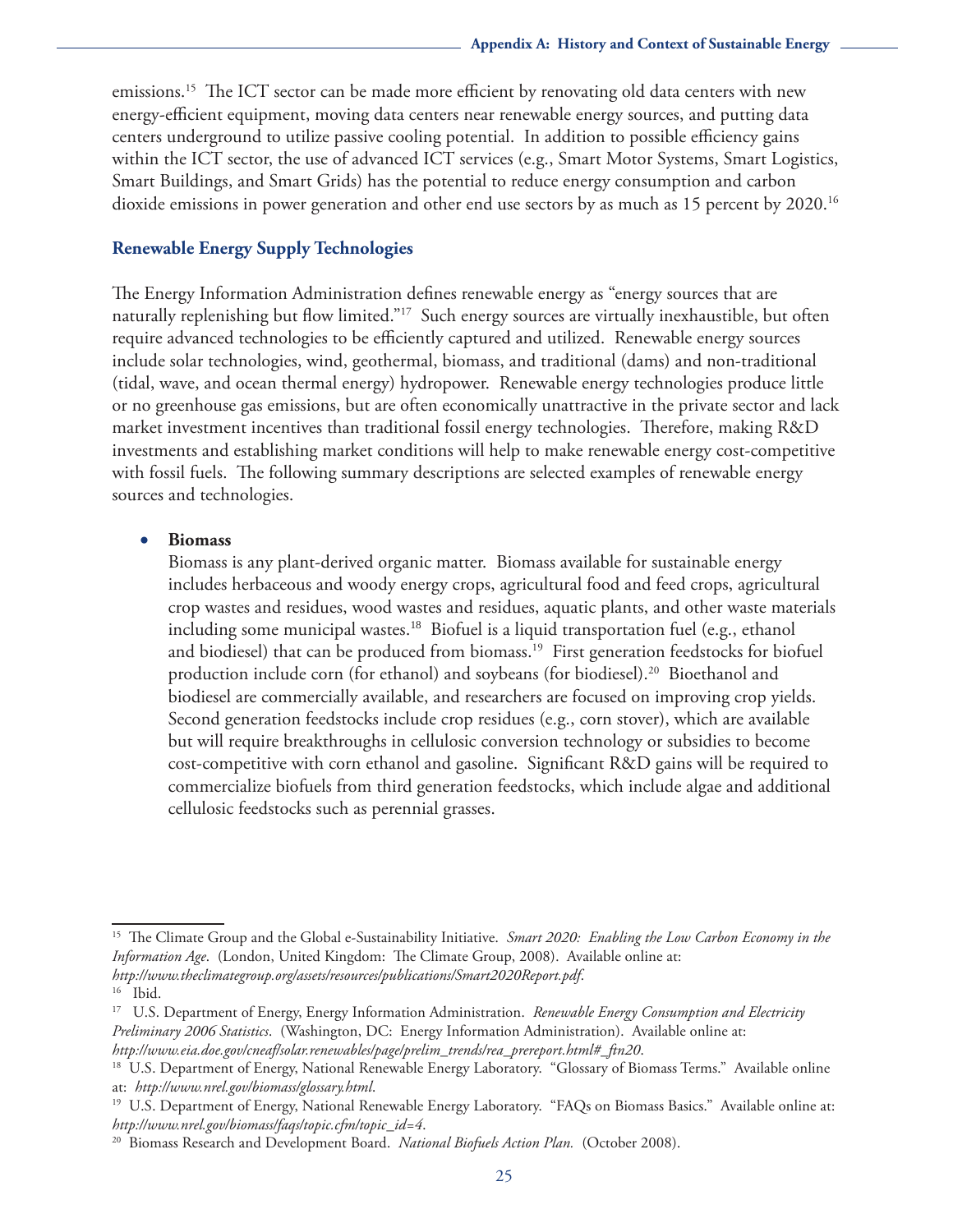## • **Geothermal**

Geothermal energy utilizes heat beneath the earth's surface. Geothermal reservoirs of hot water and steam are used to spin turbine-generators to create electricity.<sup>21</sup> Accessing the very high temperature rock located hundreds of meters below the surface of the earth to use as a heat exchanger is a proposed second generation geothermal energy technology, but physical drilling limitations pose a barrier to implementation.<sup>22</sup> Additionally, geothermal heat pumps use the relatively constant earth temperature at very shallow depths as a thermal energy source to heat buildings or as a thermal energy sink to cool buildings. These heat pumps provide an alternative to traditional home heating and air-conditioning systems.

# **Ocean Thermal Energy Conversion (OTEC)**

OTEC technology takes advantage of the temperature difference between shallow and deep ocean water to produce electricity. The scientific principles behind OTEC have been demonstrated in prototypes, but the technology is not widely used.<sup>23</sup> Challenges to commercialization include substantial upfront capital investment, as well as practical implementation concerns (e.g., there are a limited number of sites where deep-ocean water is located close enough to shore to utilize OTEC technology).<sup>24</sup>

## • **Solar**

Renewable solar energy technologies capture energy from the sun in the form of light or heat, and use it for a variety of applications, such as electricity generation.<sup>25</sup> Photovoltaic (PV) cells capture energy from sunlight and convert the energy directly into electricity. First generation PV devices were made from silicon and were characterized by relatively high costs and moderate efficiency.<sup>26</sup> Second generation PV devices are built to reduce production costs by using thin film semiconductor materials. Although these devices have lower efficiency, they also have lower production costs. Third generation PV aims to combine lower cost with higher efficiency. "Concentrating PV technologies" use lenses or mirrors to concentrate sunlight onto high-efficiency solar cells; they are used in large-scale installations that require large amounts of energy to be harnessed from devices covering a relatively small area. In contrast to PV technologies that convert sunlight to electricity, solar thermal technologies harness the heat energy from the sun to produce electricity. Concentrated solar thermal power technologies use mirrors in a variety of geometries in order to concentrate sunlight and transfer solar heat to be used in electricity generation. In addition to solar electricity generation, solar heat can be utilized for building climate control, cooking, and heating hot water.

<sup>&</sup>lt;sup>21</sup> U.S. Department of Energy, National Renewable Energy Laboratory. "Geothermal Technologies." Available online at: *<http://www.nrel.gov/geothermal/>*.

<sup>&</sup>lt;sup>22</sup> U.S. Department of Energy, Office of Energy Efficiency and Renewable Energy. "Geothermal Technologies Program." Available online at: *[http://www1.eere.energy.gov/geothermal/geothermal\\_basics.html](http://www1.eere.energy.gov/geothermal/geothermal_basics.html)*.

<sup>&</sup>lt;sup>23</sup> U.S. Department of Energy, National Renewable Energy Laboratory. "OTEC." Available at: *<http://www.nrel.gov/otec>*.

<sup>&</sup>lt;sup>24</sup> U.S. Department of Energy, Office of Energy Efficiency and Renewable Energy. "Energy Savers: Ocean Thermal Energy Conversion." Available online at: *[http://apps1.eere.energy.gov/consumer/renewable\\_energy/ocean/index.cfm/](http://apps1.eere.energy.gov/consumer/renewable_energy/ocean/index.cfm/) mytopic=50010*.

<sup>25</sup> U.S. Department of Energy, National Renewable Energy Laboratory. "Solar Research." Available online at: *<http://www.nrel.gov/solar/>*.

<sup>26</sup> Martin A. Green. *Third Generation Photovoltaics: Advanced Solar Energy Conversion*. (New York, NY: Springer, 2003).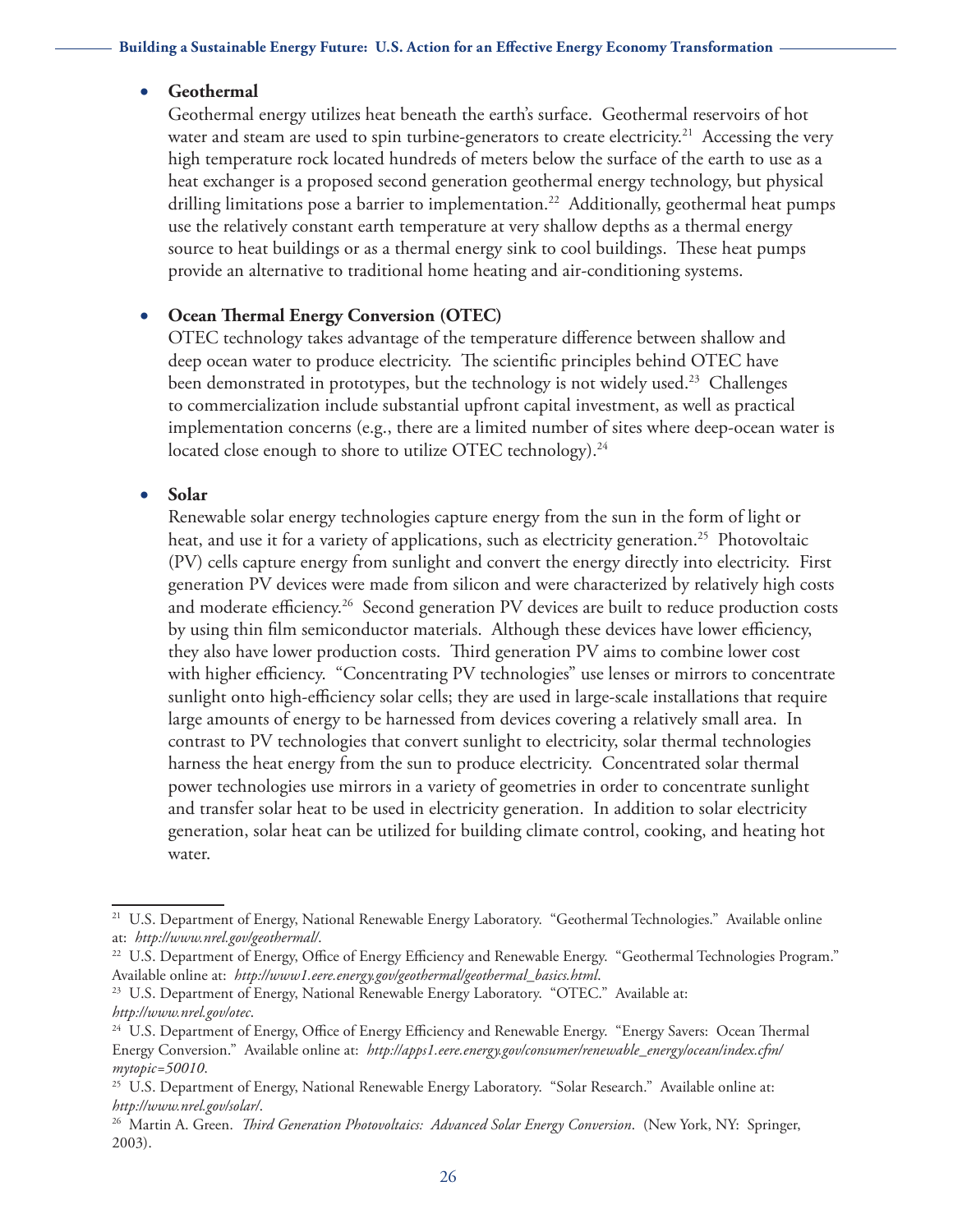#### • **Tidal power**

Tidal power is generated by forcing water in tidal regions through turbines to generate electricity, typically through the use of a barrage or dam.<sup>27</sup> Tidal power generation is not widespread because of high capital costs and site difficulties, but there is potential for using this technology in the United States.

#### **Traditional hydropower**

Hydroelectric power plants convert the kinetic energy of flowing water to electricity by running the water through a turbine-generator.<sup>28</sup> Several types of hydropower plants exist; some simply divert running river water into a channel where the water flows through a turbine, while others use dams to store river water in a reservoir. Water stored in reservoirs can be released to flow over turbines and generate electricity when demand for electricity is high. Research and development in hydropower is required to improve energy efficiency, as well as to minimize the environmental impacts of the dams used in some hydroelectric power plants.

#### **Wave power**

There are multiple technological approaches to capturing the energy at or below the surface of ocean waves and converting it into electricity. The first commercial wave power plant (which opened in Portugal in 2008) uses the attenuation method of running a hydraulic motor by using the wave to create pressure differentials between sections.<sup>29</sup> Though wave power cannot be harnessed in all coastal areas, the Pacific Northwest is one region in the United States where the potential does exist. Upfront capital costs of building wave power plants are a significant barrier to making wave energy cost-competitive with other energy sources.<sup>30</sup>

#### • **Wind**

The kinetic energy in wind can be harnessed and converted by wind turbines into mechanical power or electricity. Wind turbines can operate independently or can be connected to a utility power grid. Utility-scale wind energy generation requires a large number of wind turbines built close together to form a wind plant. Small wind systems can be used as distributed energy resources. Current research in wind technology involves working toward improved efficiency and materials for utility-scale wind turbines and smaller turbines used for distributed power generation.<sup>31</sup> Additional research and development is vital to assess resource-rich locations for new energy facilities, prediction of their intermittent weathersensitive output at a variety of time scales, storage of their produced power, and transmission to regions of high demand.

<sup>&</sup>lt;sup>27</sup> U.S. Department of Energy, Office of Energy Efficiency and Renewable Energy. "Energy Savers: Ocean Tidal Power." Available online at: *[http://apps1.eere.energy.gov/consumer/renewable\\_energy/ocean/index.cfm/mytopic=50008](http://apps1.eere.energy.gov/consumer/renewable_energy/ocean/index.cfm/mytopic=50008.28)*.

<sup>&</sup>lt;sup>28</sup> U.S. Department of Energy, Office of Energy Efficiency and Renewable Energy. "Wind and Hydropower

Technologies Program: Types of Hydropower Plants." Available online at: *[http://www1.eere.energy.gov/windandhydro/](http://www1.eere.energy.gov/windandhydro/hydro_plant_types.html.29) [hydro\\_plant\\_types.html](http://www1.eere.energy.gov/windandhydro/hydro_plant_types.html.29)*.

<sup>&</sup>lt;sup>29</sup> Pelamis Wave Power Website[.](http://www.pelamiswave.com/) For more information, see: *http://www.pelamiswave.com/*.<br><sup>30</sup> U.S. Department of Energy, Office of Energy Efficiency and Renewable Energy. "Energy Savers: Ocean Wave Power." Available online at: *[http://apps1.eere.energy.gov/consumer/renewable\\_energy/ocean/index.cfm/mytopic=50009](http://apps1.eere.energy.gov/consumer/renewable_energy/ocean/index.cfm/mytopic=50009.31)*.

<sup>&</sup>lt;sup>31</sup> U.S. Department of Energy, National Renewable Energy Laboratory. "Wind Research." For more information, see: *http://www.nrel.gov/wind/*.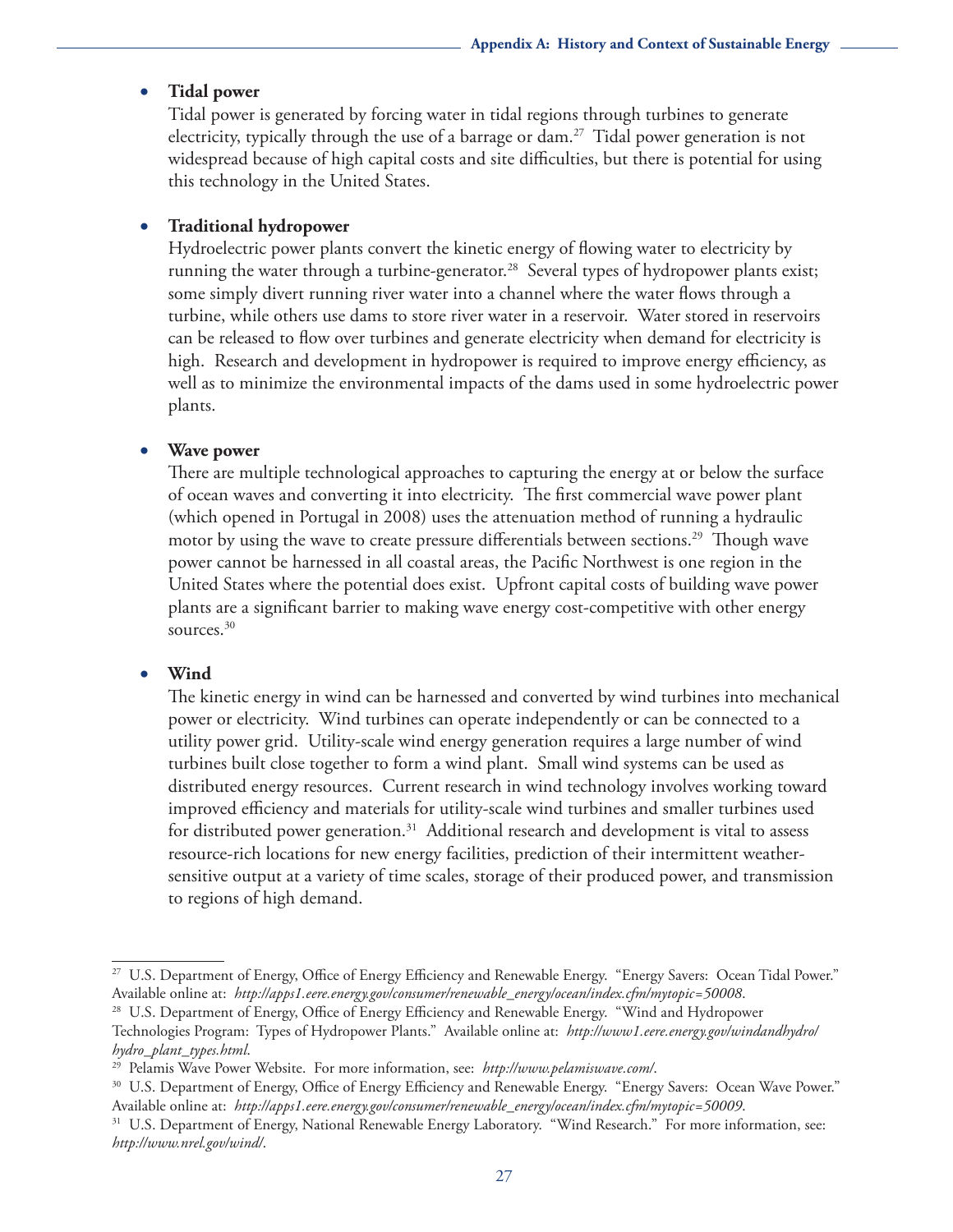# **Smart Grid**

 A "Smart Grid" encompasses a system of technologies designed to make the electricity grid more efficient, reliable, and capable. Updating and improving the current antiquated electric grid involves many challenges because its critical infrastructure is deteriorating and is unable to handle increased electricity load to accommodate projected increases in U.S. energy demand. Failure to adequately address these challenges by developing an advanced Smart Grid could lead to severe economic disturbance from increasing interruption of electricity distribution and vulnerability from threats and natural disasters. Smart Grid technologies aim to reduce operating costs for both utilities and consumers by easing congestion and increasing capacity utilization through transmission corridors to accommodate the demand for electricity. In addition, Smart Grid technologies reduce the environmental impact of electricity production by reducing load during peak demand as well as making it easier to integrate clean energy sources into the grid. Aspects of a Smart Grid include:

- Integration of digital, control, and cyber-security technologies that allow the grid to perform more reliably and securely;
- Utilization of advanced storage technologies, including plug-in hybrid electric vehicles, to mitigate peak load and integrate intermittent energy sources, such as wind and solar; and
- Deployment of intelligent appliances in homes and offices, as well as smart meters that can communicate price signals and demand response from the power provider to consumers.

Achieving these measures will require new communication standards for appliances and gridconnected equipment, as well as the removal of barriers to adopt Smart Grid technologies and protocols.<sup>32</sup> Various technological components and protocols required to achieve a Smart Grid are currently under development in the public and private sectors. Technological areas requiring further development include sensing and measurement technologies, communication technologies, and energy storage.

# **Systems Approach to Sustainability Solutions**

A systems approach to sustainability involves interdisciplinary work among technologists, behavioral scientists, regulatory experts, and policy analysts in addition to the development of life cycle assessment tools, in order to understand the full environmental impact of sustainable energy solutions. Investment in systems approaches and life cycle assessment tools will allow government and industry to consider economic, environmental and social costs of sustainable energy solutions in order to optimize their utilization. These approaches and analyses will ultimately help decision makers sift through conflicting benefits and consequences of sustainable energy technologies. For example, compact fluorescent light bulbs use less energy than incandescent light bulbs, but they also contain toxic chemicals (e.g., mercury), making disposal hazardous for humans and the environment. A systems approach would include incorporating environmental considerations into product design. Beyond evaluating specific sustainable energy technologies, using systems approaches would also benefit residential and commercial developments: investing in energy efficiency during the construction phase reduces energy costs throughout the operational life of buildings and infrastructure.

<sup>&</sup>lt;sup>32</sup> U.S. Congress. *Energy Independence and Security Act of 2007*, 110<sup>th</sup> Congress, 2<sup>nd</sup> session, P.L. 110-140. For more information, see: *[http://www.oe.energy.gov/DocumentsandMedia/EISA\\_Title\\_XIII\\_Smart\\_Grid.pdf](http://www.oe.energy.gov/DocumentsandMedia/EISA_Title_XIII_Smart_Grid.pdf)*.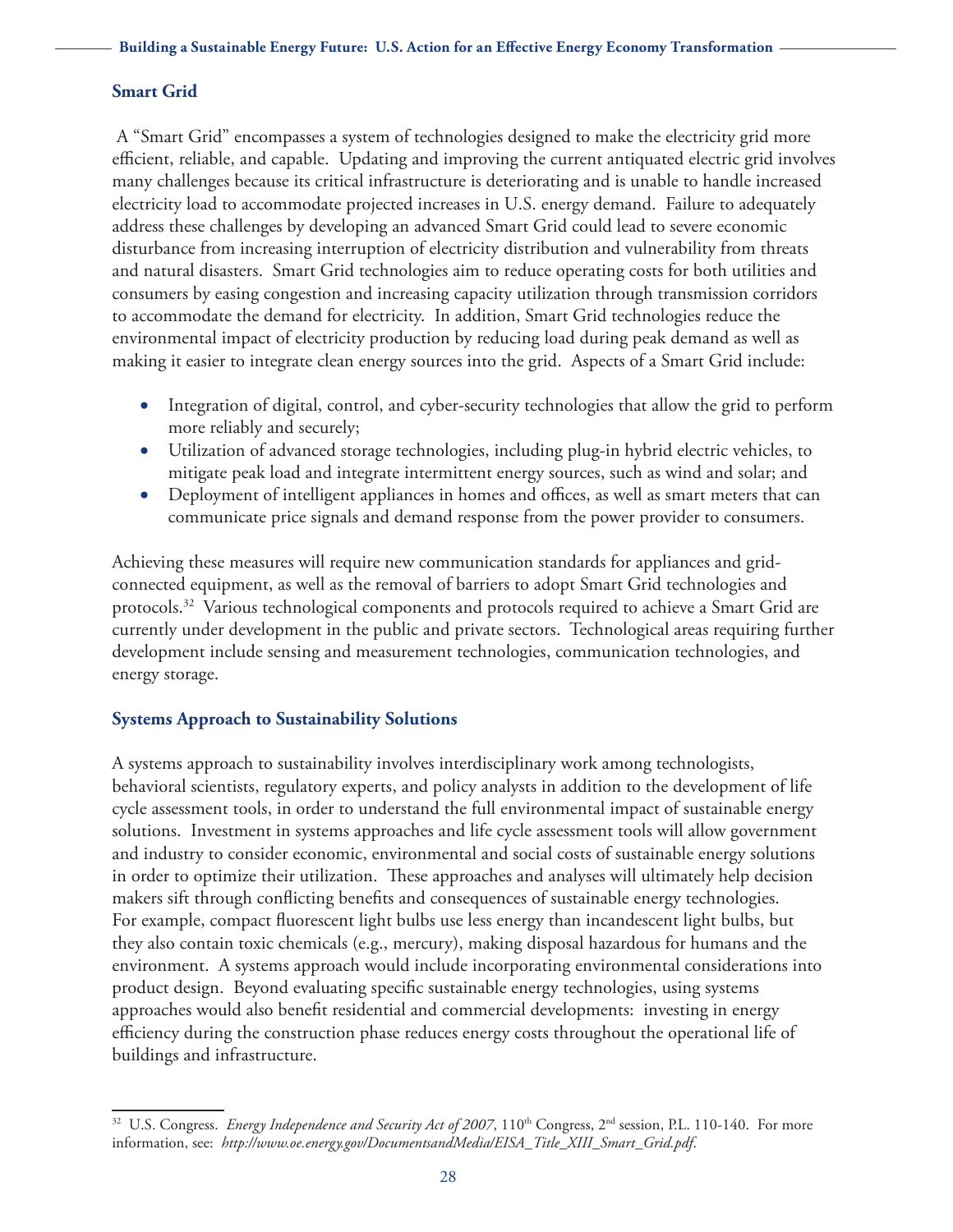# **Zero-Energy Buildings**

Buildings currently consume about one-third of the world's energy and account for 40 percent of primary energy use in the United States.<sup>33</sup> Projections indicate that buildings will be the primary consumer of energy worldwide by as early as  $2025.^{34}$  Most of the energy consumed in buildings is delivered in the form of electricity, which incurs heavy efficiency losses during generation and transmission. Support for zero-energy buildings can therefore have a substantial impact on global energy consumption and greenhouse gas emissions.

The term "net-zero energy" represents a vision for buildings that independently produce and fulfill their energy requirements, while minimizing greenhouse gas emissions. Zero-energy buildings utilize highly efficient appliances; lighting; heating, ventilating, and air conditioning (HVAC) systems; and advanced building materials. Zero-energy buildings also incorporate options such as daylighting (i.e., strategic placement of windows in order to maximize the use of natural sunlight as lighting), and evaporative cooling and passive ventilation. In addition, they minimize energy losses by generating electricity on-site using renewable technologies such as solar photovoltaic, solar hot water, and wind energy.

Many of the technologies needed to implement zero-energy buildings are currently available. However, because of the long average lifespan of a commercial building, major renovations are often needed to implement energy saving changes. Currently, NSF, the National Institute for Standards and Technology, the U.S. Department of Agriculture, and the Smithsonian Institution are all funding RD3E activities related to zero-energy buildings. One critical focus area is developing measurement science to enable the development of zero-energy buildings. In addition, there is a range of Federal deployment programs executed by the Environmental Protection Agency, the Department of Energy, and other Federal agencies. The private sector, consumers, and Federal and state governments can all implement zero-energy building technologies to increase energy efficiency and reduce greenhouse gas emissions.

<sup>33</sup> Office of Science and Technology Policy, National Science and Technology Council. *Federal Research and Development Agenda for Net-Zero Energy, High-Performance Green Buildings*. (Washington, DC: Office of Science and Technology Policy, 2008).

 $34$  Ibid.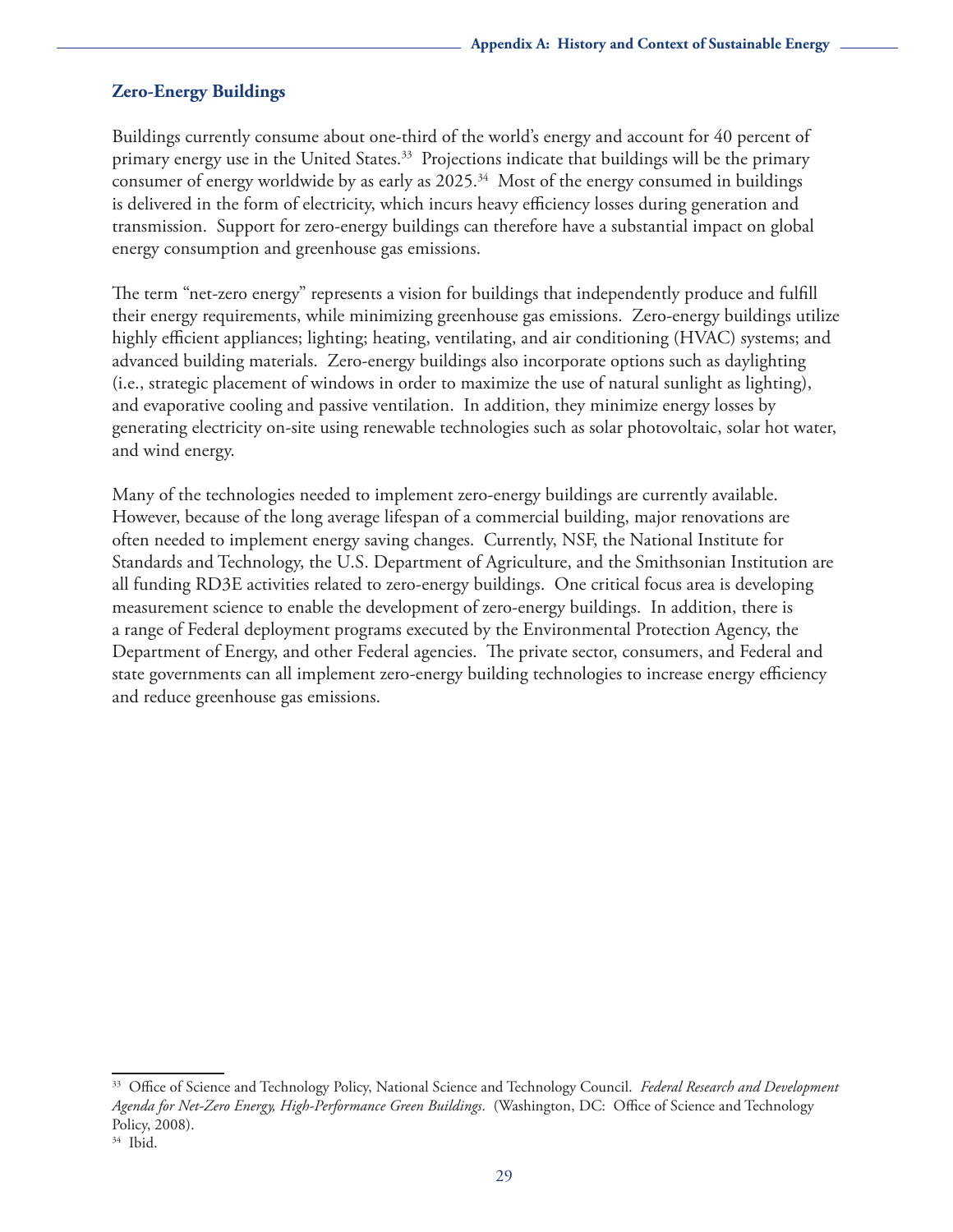# **II. Current State of U.S. Energy Supply and Consumption**

In 2007, the United States consumed energy through four end-use sectors: residential, commercial, industrial, and transportation.<sup>35</sup> The Energy Information Agency (EIA) records data for primary energy consumption in those four sectors, but separates energy consumed as electricity in a fifth sector. Total energy consumption, sources of energy consumption, and carbon dioxide emissions for all five sectors are described in this section.

U.S. energy consumption varies by economic sector and by energy source. About one-third of energy delivered in the United States is consumed by the industrial sector, and one-half of that is consumed by three industries (bulk chemicals, petroleum refining, and paper products).<sup>36</sup> The transportation sector accounts for the second-highest share of total end-use consumption at 29 percent, followed by the residential sector at 21 percent and the commercial sector at 18 percent (Figure 1).<sup>37</sup> Figure 2 depicts primary consumption of energy by end-use sector and separately categorizes energy used in electricity production, transmission, and distribution. Electricity provides the greatest proportion of energy consumed in the United States, and the transportation sector accounts for the next largest share of U.S. energy consumption. Figure 3 depicts energy-related carbon dioxide emissions by end-use sector. Transportation is the largest contributor to total U.S. carbon dioxide emissions followed by the industrial, residential, and commercial sectors, respectively.

Across all sectors, petroleum is the largest primary energy source at around 40 percent of total U.S. energy consumption. Other energy sources include natural gas (23 percent), coal (22 percent), nuclear electric power (8 percent), and renewable energy (7 percent), according to 2007 data.<sup>38</sup> The transportation sector has historically consumed the most petroleum, with its petroleum consumption dramatically increasing over the past few decades. In 2007, petroleum accounted for 95 percent of the transportation sector's energy consumption.<sup>39</sup>

<sup>&</sup>lt;sup>35</sup> U.S. Department of Energy, Energy Information Administration. "Energy Consumption by Sector, 1949-2007,"

Table 2.1a in *Annual Energy Review 2007*. (Washington, DC: U.S. Department of Energy, 2008). 36 U.S. Department of Energy, Energy Information Administration. *Annual Energy Review 2007*, DOE/

EIA-0384(2007). (Washington, DC: U.S. Department of Energy, 2008).

<sup>37</sup> Ibid.

<sup>38</sup> Ibid.

<sup>39</sup> Ibid.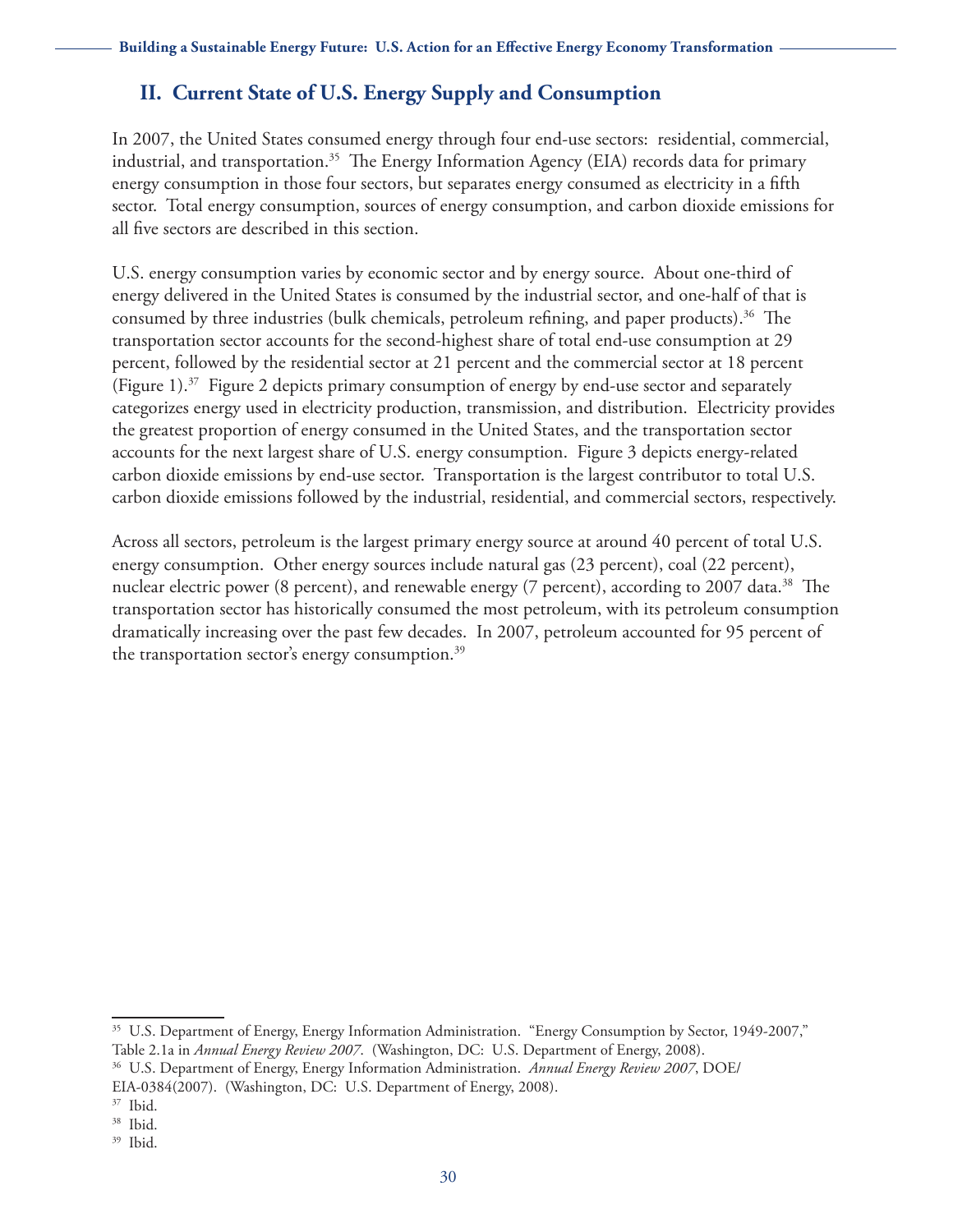

Figure 1. Total U.S. Energy Consumption by End-Use Sector, 2007

Source: EIA. Annual Energy Review 2007. Table 2.1a, "Energy Consumption by Sector, 1949-2007."

Figure 2. Primary U.S. Energy Consumption by Sector, 2007



Source: EIA. *Annual Energy Review 2007*. Table 2.1a, "Energy Consumption by Sector, 1949-2007."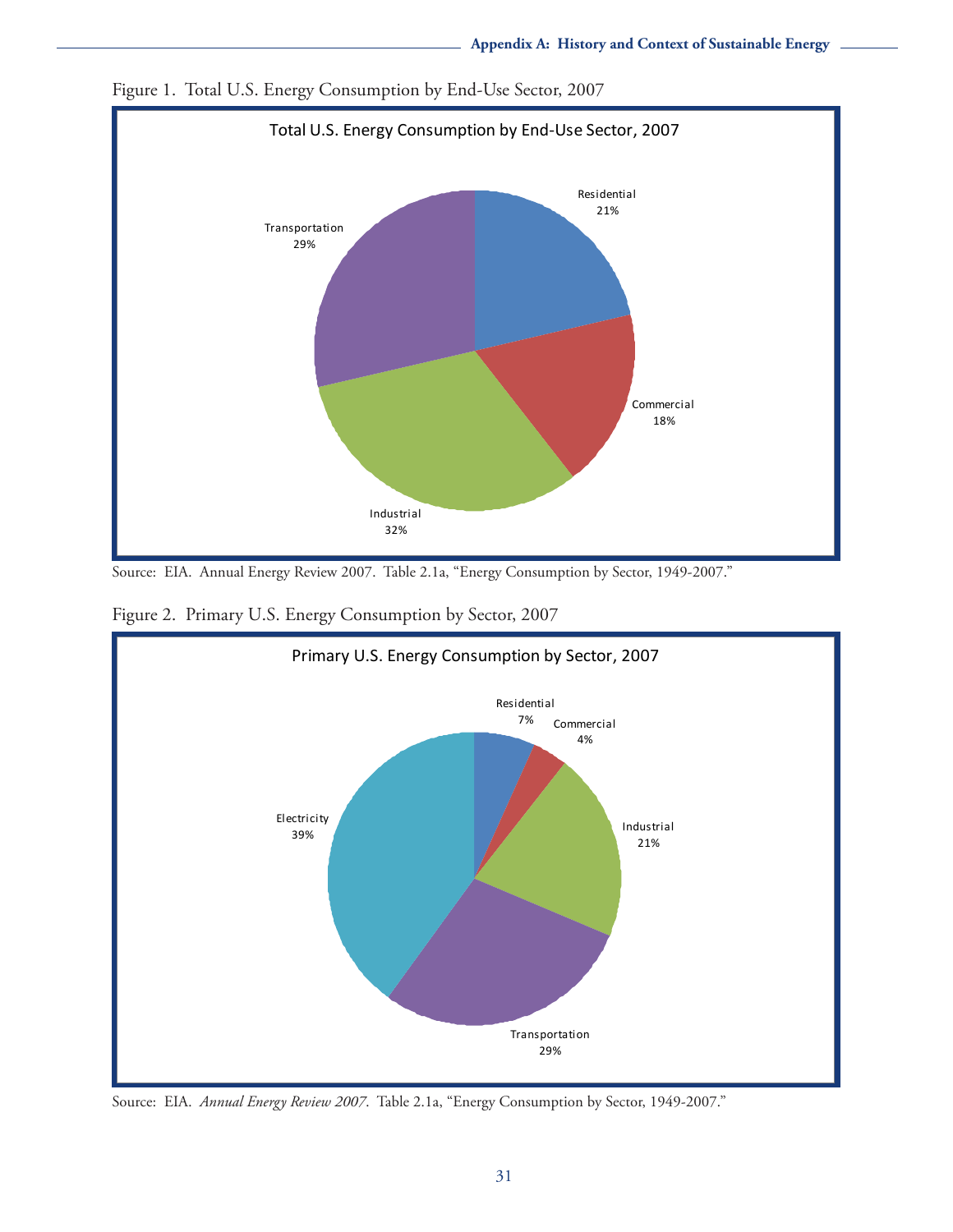#### **Building a Sustainable Energy Future: U.S. Action for an Effective Energy Economy Transformation**



Figure 3. U.S. Carbon Dioxide Emissions by End-Use Sector, 2007

Source: EIA. *Emissions of Greenhouse Gases Report*. Table 6, "U.S. Energy-Related Carbon Dioxide Emissions by End-Use Sector, 1990-2007."

## **U.S. Industrial Sector**

The U.S. industrial sector includes manufacturing enterprises such as producers of bulk chemicals, refineries, paper products, primary metals, food, glass, and cement. Collectively, these energyintensive manufacturing industries produce about one-fifth of the dollar value of industrial shipments, while accounting for more than two-thirds of delivered energy consumption.<sup>40</sup> The industrial sector also includes three non-manufacturing categories: agriculture, mining, and construction. Energy is mainly consumed through industrial processes, assembly lines, and building operations. The industrial sector generates most of its own power produced through methods that utilize boilers, steam, and cogeneration.<sup>41</sup> Most energy sources in the industrial sector come from fossil fuels (e.g., petroleum, natural gas, and coal). Fossil fuels are responsible for nearly all of carbon dioxide emissions from this sector.

<sup>40</sup> U.S. Department of Energy, Energy Information Administration. *Annual Energy Review 2007*. (Washington, DC: U.S. Department of Energy, 2008).

<sup>&</sup>lt;sup>41</sup> U.S. Department of Energy, Energy Information Administration. "Industrial Sector Demand Module." Available online at: *[http://tonto.eia.doe.gov/FTPROOT/modeldoc/m064\(200](http://tonto.eia.doe.gov/FTPROOT/modeldoc/m064)1).pdf*.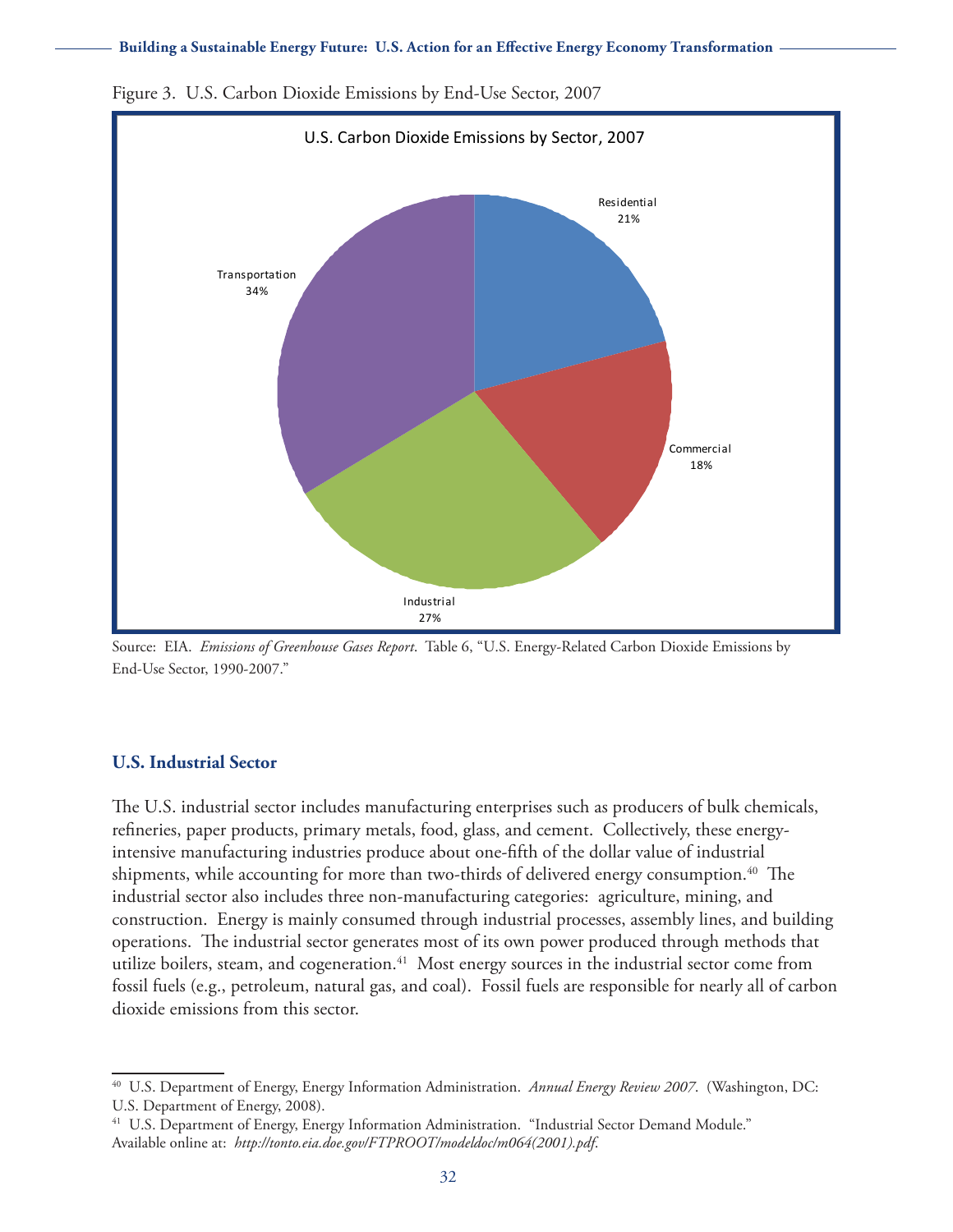Because of the high energy intensity of many industrial subsectors, inexpensive fuels are a priority for this sector. Non-intermittent renewable sources, such as biomass, geothermal, and hydro, could be introduced in greater shares if prices were competitive with fossil fuels and in cases in which those resources are located in close geographic proximity to industrial sites. Increasing consumption of non-intermittent renewable sources would directly displace fossil fuel consumption.

### **U.S. Transportation Sector**

The U.S. transportation sector includes all modes of transportation (i.e., automotive vehicles, rail, marine vessels, aircraft, and mass transit). Transportation is an important component in military and freight operations, as well as personal and commercial travel.<sup>42</sup> Petroleum is the primary source of energy and carbon dioxide emissions in the transportation sector—it supplies 96 percent of the energy consumed and accounts for 98 percent of the carbon dioxide emissions produced by the sector. The remaining 4 percent of energy consumed in the transportation sector is supplied by natural gas and biomass.

Currently, vehicles and associated infrastructure in the United States are designed for a petroleumbased transportation sector. The United States imported 65 percent of the crude oil and petroleum products it used in 2007, mainly from Canada (18 percent of imports), Saudi Arabia (11 percent), Mexico (11 percent), Venezuela (10 percent), and Nigeria (8 percent).<sup>43</sup> The United States could significantly reduce its dependence on imported oil by increasing its use of domestically produced electricity to fuel the transportation sector. Shifting to electricity as the main transportation fuel would affect carbon dioxide emissions, but more research is needed to determine its specific effects. Biofuels, specifically corn and cellulosic ethanol, are expected to achieve increased market penetration as the Federal Renewable Fuel Standard<sup>44</sup> is implemented. Corporate Average Fuel Economy<sup>45</sup> standards will reduce the carbon intensity of the transportation sector by increasing the efficiency of cars and light-duty trucks.

## **U.S. Residential Sector**

The U.S. residential sector includes single- and multi-family homes and mobile homes. Energy in this sector is consumed for heating, cooling, refrigeration, lighting, and powering electric appliances.46 Fossil fuels supply the majority of energy in the residential sector, with domestic coal

*[http://tonto.eia.doe.gov/dnav/pet/pet\\_move\\_impcus\\_a2\\_nus\\_ep00\\_im0\\_mbbl\\_a.htm](http://tonto.eia.doe.gov/dnav/pet/pet_move_impcus_a2_nus_ep00_im0_mbbl_a.htm.44)*.

<sup>&</sup>lt;sup>42</sup> U.S. Department of Energy, Energy Information Administration. "Transportation Sector Demand Module." Available online at: *http://www.eia.doe.gov/bookshelf/models2002/tran.html*[.](http://www.eia.doe.gov/bookshelf/models2002/tran.html) 43 Data extrapolated from the U.S. Department of Energy, Energy Information Administration. *Petroleum Navigator*.

Available online at: *[http://tonto.eia.doe.gov/dnav/pet/pet\\_cons\\_psup\\_dc\\_nus\\_mbbl\\_a.htm](http://tonto.eia.doe.gov/dnav/pet/pet_cons_psup_dc_nus_mbbl_a.htm)* and

[<sup>44</sup> A](http://tonto.eia.doe.gov/dnav/pet/pet_move_impcus_a2_nus_ep00_im0_mbbl_a.htm.44)s legislated by the Energy Independence and Security Act of 2007, the EPA will increase the volume of renewable fuels in the nation's motor fuel supply from 9 billion gallons in 2008 to 36 billion gallons in 2022. For more information, see: *http://www.epa.gov/OMS/renewablefuels/*.<br><sup>45</sup> Corporate Average Fuel Economy Standards, first implemented in 1975 was updated in 2007 with the Energy Inde-

pendence and Security Act to raise the average fuel economy of vehicle fleets to 35 miles per gallon by 2020. Recently, President Obama announced a new national fuel efficiency policy that requires an average fuel economy standard of 35.5 miles per gallon in 2016. This policy would surpass the 2007 law passed by Congress.

<sup>46</sup> U.S. Department of Energy, Energy Information Administration. "Residential Sector Demand Module." Available online at*: <http://www.eia.doe.gov/bookshelf/models2002/rsdm.html>*.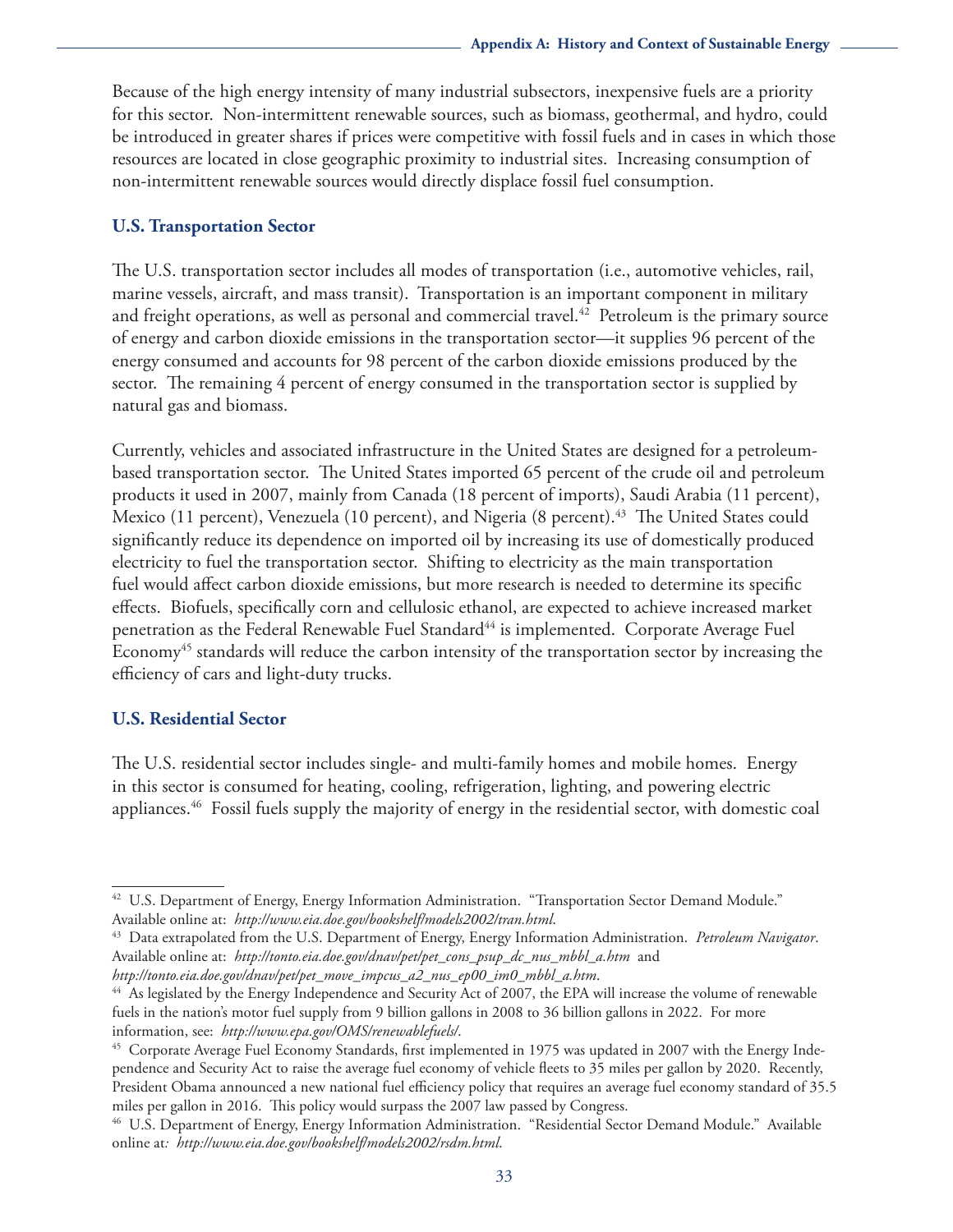#### **Building a Sustainable Energy Future: U.S. Action for an Effective Energy Economy Transformation**

sources converted into electricity accounting for an additional 36 percent.<sup>47</sup> For every unit of energy delivered to the residential sector in the form of electricity, over two units of energy are lost as waste heat in electric power generation and transmission.<sup>48</sup> Natural gas provides over 20 percent of the primary energy used in this sector, while less than five percent of residential primary energy comes from sustainable sources, (largely biomass, followed by solar and geothermal). Carbon dioxide emissions from the residential sector correlate closely with its energy consumption percentages: 72 percent of residential carbon dioxide emissions result from electrical power generation, transmission, and end-use. Natural gas and petroleum used in home heating and cooking contribute 21 percent and 7 percent, respectively, to residential carbon dioxide emissions.

The residential sector can increase its on-site consumption of renewable energy by using solar heating, solar photovoltaic, and geothermal (ground source) heat pumps. Solar photovoltaic roof panels produce electricity that can be utilized on-site and, in some cases, sold back to the electricity grid if production exceeds demand. Ground source heat pumps circulate a working fluid through pipes buried underground at very shallow depths to utilize the relatively constant temperature as a thermal energy source to heat buildings or as a thermal energy sink to cool buildings, displacing some of the need for electricity and for natural gas or other fuels.

## **U.S. Commercial Sector**

The U.S. commercial sector consists of retail and service buildings (e.g., for food, healthcare, lodging, and business services), warehouses, assembly buildings, and educational facilities. Energy is consumed by these buildings and facilities for heating, cooling, ventilation, lighting, and powering office equipment.<sup>49</sup> The commercial sector consumes nearly 80 percent of its energy in the form of electricity and associated electrical system losses. Natural gas provides about 17 percent of energy to this sector.50 Biomass, hydropower, and geothermal sources provide a small amount of sustainable energy for the commercial sector. Most carbon dioxide emissions in the commercial sector are due to using fossil fuel sources to generate electricity and its extensive associated losses. In 2007, the commercial sector accounted for 18 percent of total U.S. carbon dioxide emissions. Approximately 21 percent of carbon dioxide emissions in the commercial sector are attributable to electric power generation, transmission, and end-use consumption.

The commercial sector is similar to the residential sector in that consumption of renewable energy can be increased by using on-site technologies such as roof-based solar water heating, solar photovoltaic panels on roofs, and geothermal ground source heat pumps.

49 U.S. Department of Energy, Energy Information Administration. "Commercial Sector Demand Module." Available online at: http://www.eia.doe.gov/bookshelf/models2002/csdm.html.<br><sup>50</sup> U.S[.](http://www.eia.doe.gov/bookshelf/models2002/csdm.html) Department of Energy, Energy Information Administration. "Natural Gas Consumption by End Use." Available

<sup>47</sup> U.S. Department of Energy, Energy Information Administration. *Annual Energy Review 2007*, DOE/ EIA-0384(2007). (Washington, DC: U.S. Department of Energy, 2008).

<sup>&</sup>lt;sup>48</sup> Power generation involves the combustion of fossil fuels to generate heat, which is then used to boil water and create steam. The steam powers a turbine connected to a generator, which produces electricity. At each stage of the process, some heat is lost to the environment, therefore reducing the efficiency of the operation. Similarly, heat losses occur as a result of resistance in power transmission lines. If these electrical system losses are included, about 70 percent of total energy consumption for the residential sector is attributable to electricity generation, transmission, and end-use.

online at: *http://tonto.eia.doe.gov/dnav/ng/ng\_cons\_sum\_dcu\_nus\_a.htm*.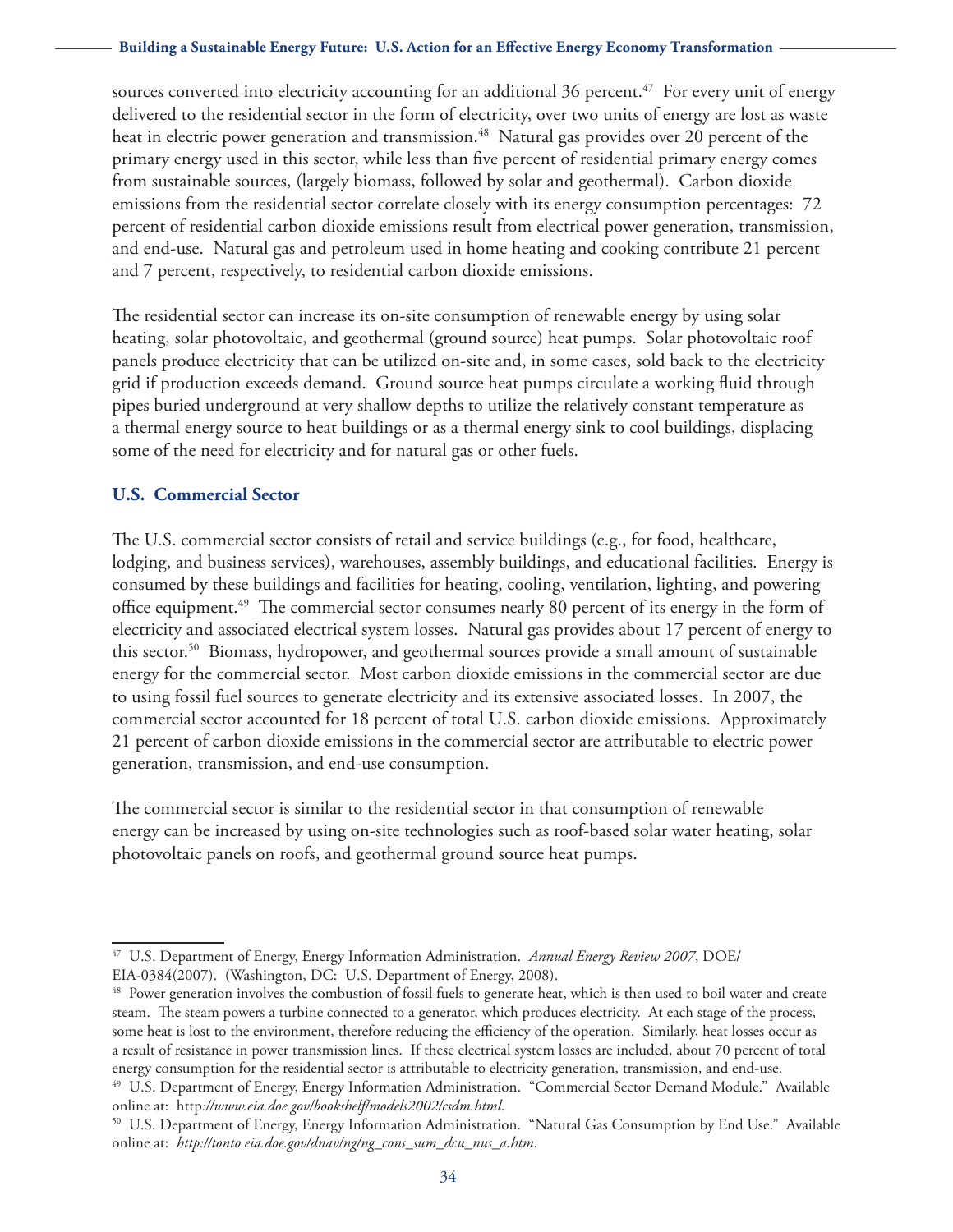## **U.S. Electric Power Sector**

The U.S. electric power sector is made up of electric utilities and independent power producers.<sup>51</sup> The electric power sector generates and delivers electricity and useful heat (in the case of combined heat and power plants) to all other economic sectors. Three energy sources account for almost 90 percent of energy consumption in the U.S. electric power sector: coal accounts for 51 percent of energy consumed in the electric power sector, nuclear power accounts for 21 percent (of which 91 percent of uranium used comes from foreign sources<sup>52</sup>), and natural gas accounts for 17 percent.<sup>53</sup> Coal accounts for 81 percent of carbon dioxide emissions in the electric power sector, and natural gas accounts for 16 percent of carbon dioxide emissions.

Electric power contributes to every end-use sector of the economy. Higher capacity and improved transmission lines, electricity storage capacity, and Smart Grid<sup>54</sup> implementation could help to integrate more sustainable energy into the electric power sector. Undertaking action only to increase sustainable energy in the electricity sector may not reduce total carbon dioxide emissions or dependence on foreign energy suppliers, due to expected increases in demand and the high proportion of domestically produced energy sources already powering this sector.

<sup>51</sup> U.S. Department of Energy, Energy Information Administration. "Total Electric Power Summary Statistics." Available online at: *http://www.eia.doe.gov/cneaf/electricity/epm/tablees1a.html*.<br><sup>52</sup> U.S[.](http://www.eia.doe.gov/cneaf/electricity/epm/tablees1a.html) Department of Energy, Energy Information Administration. "Uranium Purchased by Owners and Operators of

U.S. Civilian Nuclear Power Reactors." Available online at:

*http://www.eia.doe.gov/cneaf/nuclear/umar/summarytable1.html*[.](http://www.eia.doe.gov/cneaf/nuclear/umar/summarytable1.html) 53 U.S. Department of Energy, Energy Information Agency. *Annual Energy Review 2007*, DOE/EIA-0384(2007). (Washington, DC: U.S. Department of Energy, 2008).

<sup>54 &</sup>quot;Smart Grid" encompasses a system of technologies designed to make the electricity grid more efficient, reliable, and capable. For more information, see: *[http://www.oe.energy.gov/DocumentsandMedia/EISA\\_Title\\_XIII\\_Smart\\_Grid.pdf](http://www.oe.energy.gov/DocumentsandMedia/EISA_Title_XIII_Smart_Grid.pdf)*.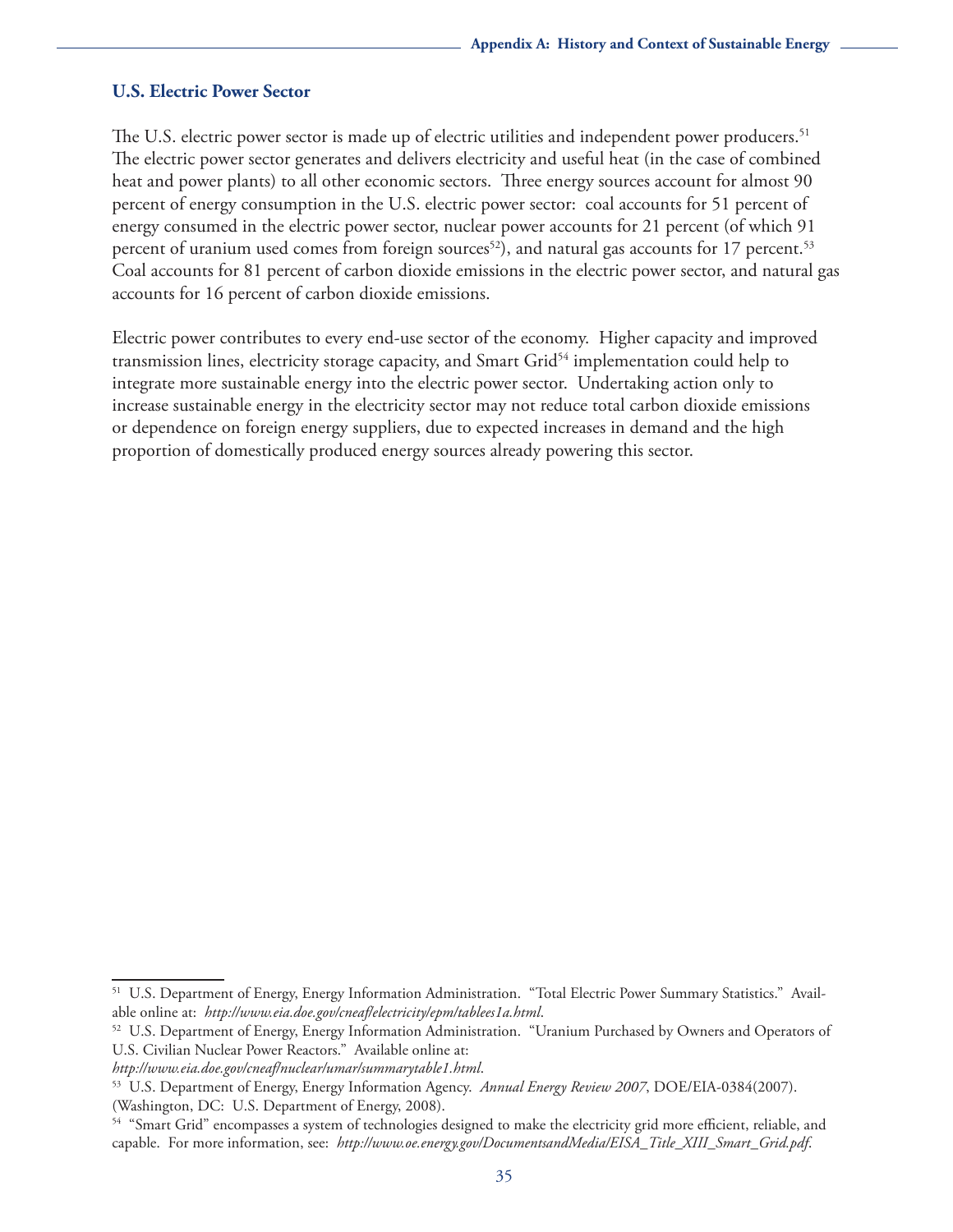# **III. U.S. Legislative Timeline: Key Policy Actions Related to Sustainable Energy<sup>55</sup>**

| Year | U.S. Policy Actions Related to Sustainable Energy                                                                                                                                                                                                             |
|------|---------------------------------------------------------------------------------------------------------------------------------------------------------------------------------------------------------------------------------------------------------------|
| 1946 | President Truman signs the Atomic Energy Act (McMahon Act), transferring control of<br>atomic energy activities from the military to the Atomic Energy Commission (AEC), a<br>civilian agency. The transfer took effect in 1947.                              |
| 1950 | President Truman signs the National Science Foundation (NSF) Act of 1950, authorizing<br>the creation of the new Federal agency and the National Science Board (NSB).                                                                                         |
| 1951 | The Experimental Breeder Reactor - 1 (near Arco, Idaho) produces the first electric power<br>from a nuclear reactor.                                                                                                                                          |
| 1954 | President Eisenhower signs the Atomic Energy Act of 1954, providing a foundation for the<br>development of a civilian nuclear power program.                                                                                                                  |
| 1956 | The AEC authorizes the construction of world's first two privately owned nuclear power<br>plants.                                                                                                                                                             |
| 1957 | The Shippingport Atomic Power Station (located in Beaver County, Pennsylvania), the<br>world's first full-scale nuclear power plant, becomes operational.                                                                                                     |
| 1958 | GE produces the first commercially successful fuel cell, used by NASA in the Gemini<br>program.                                                                                                                                                               |
| 1960 | First large-scale geothermal power plant in United States begins operation at The Geysers<br>(located in the Mayacamas Mountains, north of San Francisco, California).                                                                                        |
| 1968 | President Johnson signs the Wild and Scenic Rivers Act, which restricts dam building and<br>hydropower along designated segments of some U.S. rivers.                                                                                                         |
| 1970 | President Nixon signs the National Environmental Policy Act, requiring Federal agencies to<br>integrate environmental values into their decision-making processes                                                                                             |
| 1970 | President Nixon signs the Clean Air Act, defining EPA's responsibilities for protecting and<br>improving the nation's air quality and the stratospheric ozone layer.                                                                                          |
| 1970 | President Nixon signs the Geothermal Steam Act, which governs lease of geothermal steam<br>resources on public lands.                                                                                                                                         |
| 1972 | The Atomic Energy Commission announces a cooperative agreement with industry to<br>build a Liquid Metal Fast Breeder Reactor on the Clinch River in Tennessee. (The Clinch<br>River Breeder Reactor project is later discontinued in 1983.)                   |
| 1973 | The Yom Kippur War spurs the Organization of Petroleum Exporting Countries (OPEC)<br>to raise oil prices by 70 percent and impose an embargo on the United States. The<br>embargo was lifted later that year.                                                 |
| 1973 | President Nixon establishes the Energy Policy Office (renamed the Federal Energy Office in<br>1973). The office is assigned the tasks of allocating reduced petroleum supplies to refiners<br>and consumers and of controlling the price of oil and gasoline. |
| 1974 | President Nixon signs the Federal Administration Act of 1974, creating the Federal Energy<br>Administration to replace the Federal Energy Office.                                                                                                             |

<sup>&</sup>lt;sup>55</sup> Information in this table is drawn from various sources including historical timelines generated by the National Science Foundation and the U.S. Department of Energy. Available online at:

*<http://www.nsf.gov/about/history/overview-50.jsp>* and *[http://www.energy.gov/about/timeline.htm](http://www.nsf.gov/about/history/overview-50.jsp)*.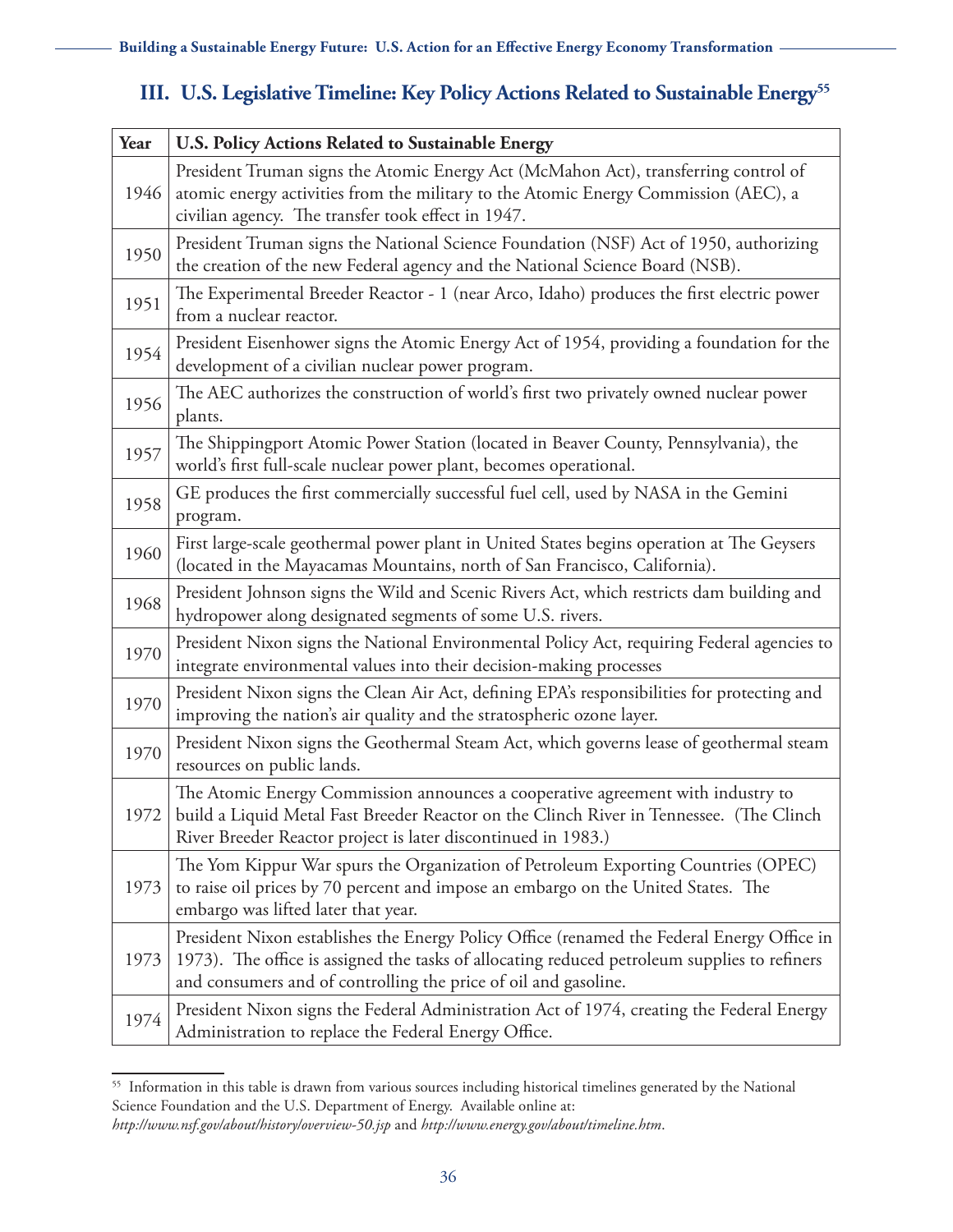| 1974 | President Ford signs the Energy Reorganization Act, which splits the AEC into the<br>Nuclear Regulatory Commission (NRC) and the Energy Research and Development<br>Administration (ERDA). The NRC is charged with regulating the nuclear power industry,<br>and the ERDA is given responsibility for management of nuclear weapons and energy<br>development programs. |
|------|-------------------------------------------------------------------------------------------------------------------------------------------------------------------------------------------------------------------------------------------------------------------------------------------------------------------------------------------------------------------------|
| 1974 | President Ford initiates the Energy Resources Council, which is charged with insuring<br>"communication and coordination among the agencies of the Federal Government which<br>have responsibilities for the development and implementation of energy policy or for the<br>management of energy resources."                                                             |
| 1974 | President Ford signs the Solar Energy Research, Development, and Demonstration Act,<br>which establishes the Solar Energy Research Institute in Golden, Colorado.                                                                                                                                                                                                       |
| 1974 | The Hydrogen Economy Miami Energy (THEME) Conference, the first international<br>conference on hydrogen-based energy, is held in Miami Beach, Florida.                                                                                                                                                                                                                  |
| 1975 | President Ford signs the Energy Policy and Conservation Act, which establishes Corporate<br>Average Fuel Economy (CAFE) standards.                                                                                                                                                                                                                                      |
| 1975 | The U.S. Geological Survey (USGS) releases the first national estimate and inventory of<br>geothermal resources.                                                                                                                                                                                                                                                        |
| 1976 | Congress enacts the Electric and Hybrid Vehicle Research, Development, and<br>Demonstration Act, despite veto by President Ford. The Act enables ERDA to address<br>research and development (R&D) issues in energy storage, vehicle control systems, vehicle<br>design, etc.                                                                                           |
| 1977 | President Carter signs the Department of Energy (DOE) Organization Act, replacing<br>ERDA with the DOE. This Act also establishes the Federal Energy Regulatory<br>Commission (FERC).                                                                                                                                                                                   |
| 1977 | President Carter issues Executive Order 12003, which orders energy audits and new<br>standards for energy conservation in Federal facilities and fleets.                                                                                                                                                                                                                |
| 1977 | President Carter signs the Food and Agricultural Act, which authorizes the U.S.<br>Department of Agriculture (USDA) to guarantee loans for biomass-fired power plants and<br>provides funding for renewable energy.                                                                                                                                                     |
| 1977 | President Carter installs solar panels on the White House. President Reagan later removes<br>the panels.                                                                                                                                                                                                                                                                |
| 1977 | Congress abolishes the Joint Committee on Atomic Energy, which was established to<br>oversee activities of the AEC.                                                                                                                                                                                                                                                     |
| 1977 | The first hot dry rock reservoir is developed in Fenton Hill, New Mexico to mine<br>geothermal energy.                                                                                                                                                                                                                                                                  |
| 1977 | The Solar Energy Research Institute in Golden, Colorado becomes operational.                                                                                                                                                                                                                                                                                            |
| 1978 | President Carter signs the National Energy Act, which includes the National Energy<br>Conservation Policy Act, the Power Plant and Industrial Fuel Use Act, the Public Utilities<br>Regulatory Policy Act, the Energy Tax Act, and the Natural Gas Policy Act.                                                                                                          |
| 1978 | President Carter issues Executive Order 12038 to supplement the DOE Organization Act<br>by transferring functions to the newly created position of Secretary of Energy.                                                                                                                                                                                                 |
| 1978 | President Carter signs the United States Public Utility Regulatory Policies Act (PURPA),<br>which creates a market for independent power producers.                                                                                                                                                                                                                     |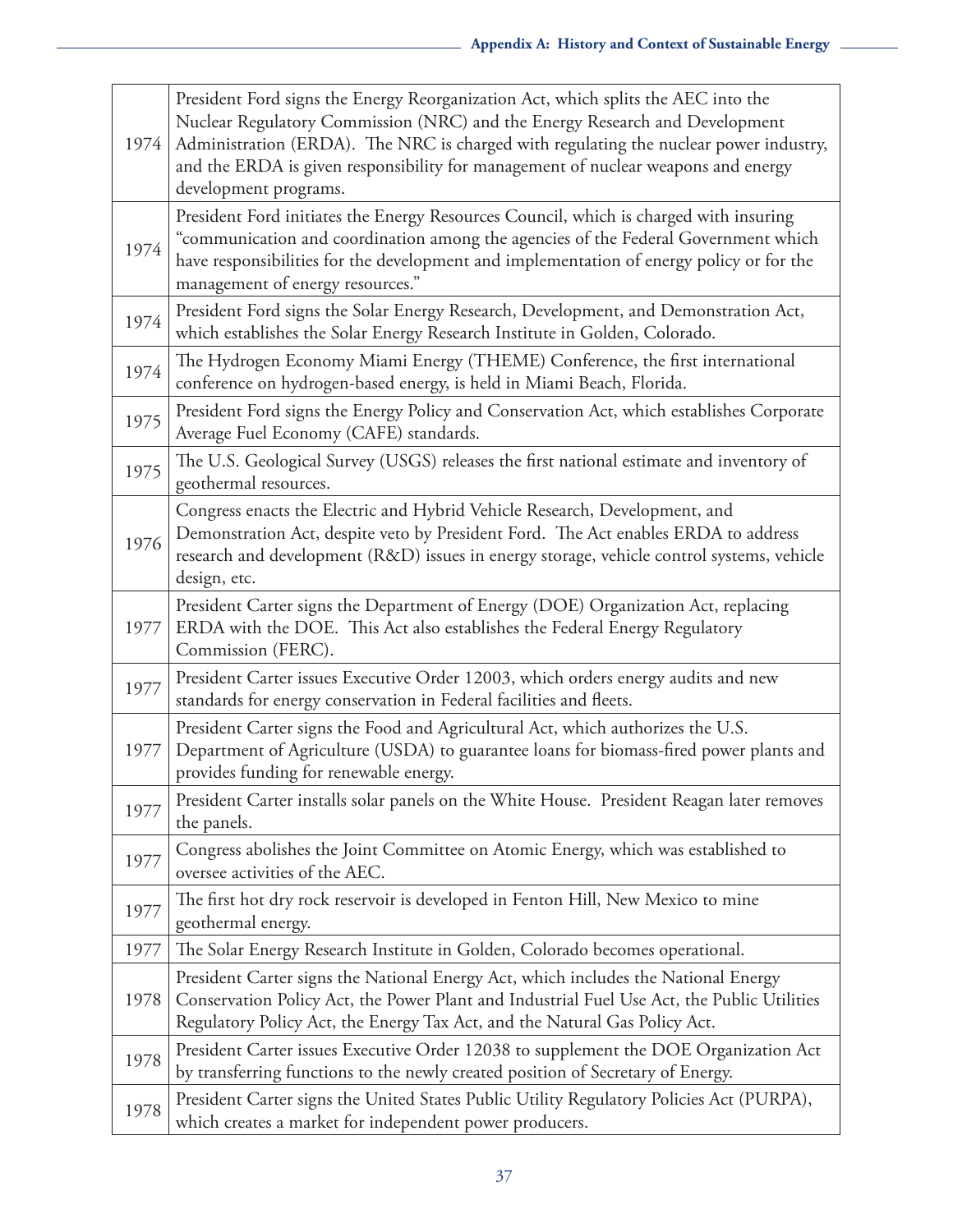| 1978 | President Carter signs the Energy Tax Act, which creates Federal ethanol tax incentives.                                                                                                                                                                                                                                                                           |
|------|--------------------------------------------------------------------------------------------------------------------------------------------------------------------------------------------------------------------------------------------------------------------------------------------------------------------------------------------------------------------|
| 1979 | NASA completes the world's first village photovoltaic (PV) system in Schuchuli, Arizona.                                                                                                                                                                                                                                                                           |
| 1979 | President Carter signs the Interior and Related Agencies Appropriation Act, which provides<br>funding for alternative fuels and alternative fuel power plants.                                                                                                                                                                                                     |
| 1980 | A solar cell power plant demonstration is dedicated at Natural Bridges National<br>Monument in Utah. The project is a result of collaboration between the Massachusetts<br>Institute of Technology (MIT), DOE, and National Park Service (NPS).                                                                                                                    |
| 1980 | President Carter signs the Supplemental Appropriation and Rescission Act, which provides<br>funding for ethanol feasibility studies.                                                                                                                                                                                                                               |
| 1980 | President Carter signs the Crude Oil Windfall Tax Act, which intends to recover revenues<br>earned by oil producers after the sharp rise in oil prices resulting from the OPEC oil<br>embargo.                                                                                                                                                                     |
| 1980 | President Carter signs the Energy Security Act, including the U.S. Synthetic Fuels<br>Corporation Act, Biomass Energy and Alcohol Fuels Act, Renewable Energy Resources<br>Act, Solar Energy and Energy Conservation Act and Solar Energy and Energy<br>Conservation Bank Act, Geothermal Energy Act, and Ocean Thermal Energy Conversion<br>Act.                  |
| 1981 | President Reagan signs Executive Order 12287, which provides for the decontrol of crude<br>oil and refined petroleum products.                                                                                                                                                                                                                                     |
| 1981 | President Reagan signs the Nuclear Waste Policy Act of 1982, the Nation's first<br>comprehensive nuclear waste legislation. The act provides for the development<br>of repositories for disposing high-level radioactive waste and spent nuclear fuel, and<br>establishes a program of research, development, and demonstration with respect to waste<br>disposal. |
| 1983 | President Reagan signs the Surface Transportation Assistance Act, which raises the gasoline<br>excise tax to 9 cents per gallon and increases the tax exemption for gasohol to 5 cents per<br>gallon.                                                                                                                                                              |
|      | DOE establishes an Office of Civilian Radioactive Waste Management, which is charged<br>1983   with safely managing and disposing of the Nation's spent nuclear fuel and high-level<br>radioactive waste.                                                                                                                                                          |
| 1984 | The Federal Advisory Act establishes the National Coal Council (NCC) as a private,<br>nonprofit advisory body chartered by the U.S. Secretary of Energy. The NCC's mission is<br>to advise both government and industry on ways to improve cooperation in areas of coal<br>research, production, transportation, marketing, and use.                               |
| 1984 | President Reagan signs the Tax Reform Act as part of the Deficit Reduction Act of 1984;<br>the Act raises the level of the gasohol tax exemption.                                                                                                                                                                                                                  |
| 1987 | The United Nations (UN) World Commission on Environment and Development<br>publishes the Brundtland Report (Our Common Future), defining the concept of<br>sustainable development.                                                                                                                                                                                |
| 1987 | President Reagan signs the National Appliance Energy Conservation Act of 1987, which<br>establishes Federal minimum efficiency standards for many household appliances.                                                                                                                                                                                            |
| 1987 | Congress amends the Nuclear Waste Policy Act, designating Yucca Mountain, Nevada, as<br>the only site to be considered as a high-level nuclear waste repository.                                                                                                                                                                                                   |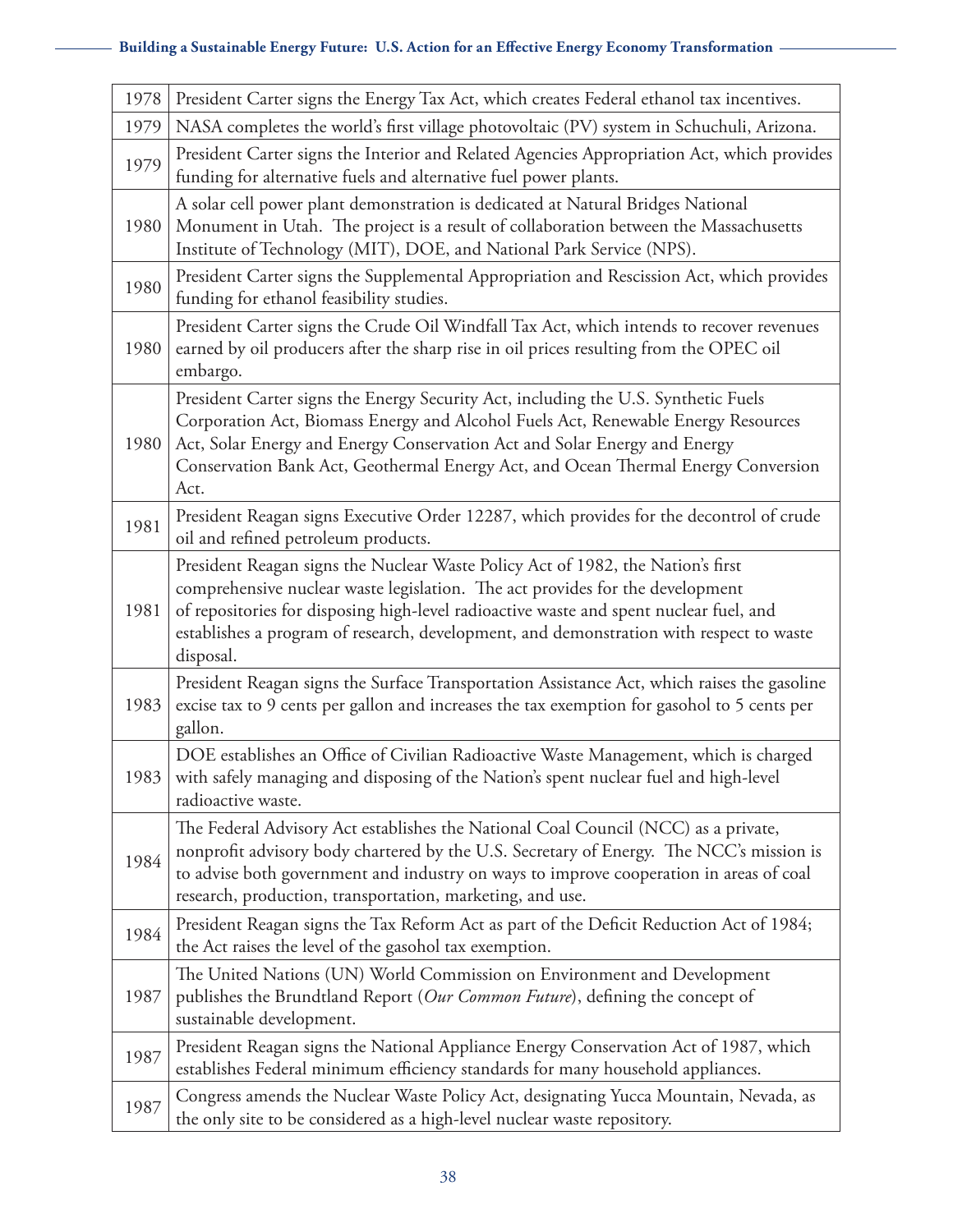| 1990 | President George H.W. Bush signs into law the Omnibus Budget Reconciliation Act,<br>which decreases the gasohol tax exemption.                                                                                                                                                                                                                                                                                      |
|------|---------------------------------------------------------------------------------------------------------------------------------------------------------------------------------------------------------------------------------------------------------------------------------------------------------------------------------------------------------------------------------------------------------------------|
| 1990 | President George H.W. Bush signs into law the Clean Air Act Amendments, which contain<br>regulatory provisions to address acid rain, urban air emissions, and toxic air pollutants.                                                                                                                                                                                                                                 |
| 1990 | President George H.W. Bush signs into law the U.S. Global Change Research Act, creating<br>a U.S. Global Change Research Program that is "aimed at understanding and responding<br>to global change, including the cumulative effects of human activities and natural processes<br>on the environment, to promote discussions toward international protocols in global<br>change research, and for other purposes." |
| 1991 | President George H.W. Bush issues Executive Order 12759, which mandates energy<br>conservation at Federal facilities.                                                                                                                                                                                                                                                                                               |
| 1991 | The Solar Energy Research Institute is renamed the National Renewable Energy<br>Laboratory.                                                                                                                                                                                                                                                                                                                         |
| 1992 | The UN Conference on Environment and Development (also known as The Earth<br>Summit) is held in Rio de Janeiro, Brazil. The conference results in the establishment<br>of The United Nations Framework Convention on Climate Change (UNFCCC), an<br>international environmental treaty.                                                                                                                             |
| 1992 | President George H.W. Bush signs the Energy Policy Act of 1992, which addresses a<br>variety of issues including energy efficiency, alternative fuels, and storage of radioactive<br>waste material.                                                                                                                                                                                                                |
| 1993 | President Clinton releases a Climate Change Action Plan, which states the United States<br>will stabilize greenhouse gas emissions at 1990 levels by the year 2000.                                                                                                                                                                                                                                                 |
| 1993 | President Clinton issues Executive Order 12844, which authorizes Federal acquisition and<br>use of alternative fueled vehicles.                                                                                                                                                                                                                                                                                     |
| 1993 | President Clinton issues Executive Order 12845, which requires agencies to purchase<br>energy-efficient computer equipment.                                                                                                                                                                                                                                                                                         |
| 1994 | President Clinton issues Executive Order 12902, which requires all Federal agencies to<br>develop and implement 30 percent energy use reduction plans and to increase use of solar<br>and alternative sources.                                                                                                                                                                                                      |
| 1994 | A favorable Internal Revenue Service ruling extends the excise tax exemption and income<br>tax credits to ethanol blenders producing the fuel oxygenate ethyl tert-butyl ether (ETBE).                                                                                                                                                                                                                              |
| 1994 | EPA enacts a Renewable Oxygen Standard (ROS) that requires that 30 percent of the<br>oxygenates contained in fuels be produced from renewable sources. A year later, a U.S.<br>court rules that the EPA's ROS was an unconstitutional constraint on commerce.                                                                                                                                                       |
| 1996 | DOE announces the creation of the National Center for Photovoltaics, combining research<br>efforts at the National Renewable Energy Laboratory (NREL) and Sandia National<br>Laboratories.                                                                                                                                                                                                                          |
| 1998 | DOE announces the award of a contract that will result in the world's first high<br>temperature superconductor power cable, which will deliver electricity in a utility network<br>owned by Detroit Edison.                                                                                                                                                                                                         |
| 1999 | DOE and the U.S. Department of Interior (DOI) launch the Green Energy Parks<br>Program, designed to increase the use of sustainable energy technology in the nation's<br>parks.                                                                                                                                                                                                                                     |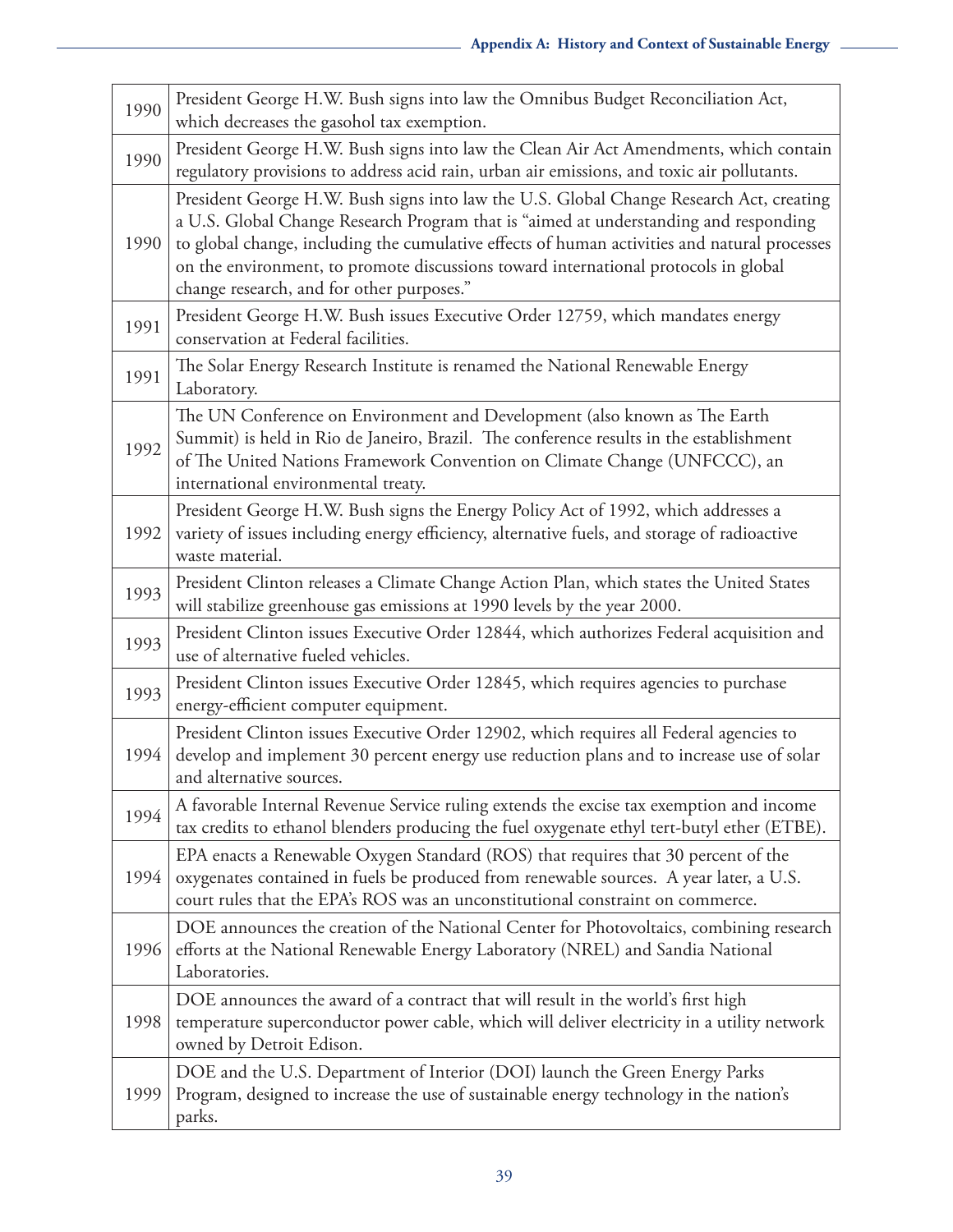| 1999 | President Clinton issues Executive Order 13123, which sets new goals for Federal energy<br>management.                                                                                                                                                                 |
|------|------------------------------------------------------------------------------------------------------------------------------------------------------------------------------------------------------------------------------------------------------------------------|
| 1999 | President Clinton issues Executive Order 13134, which establishes an Interagency Council<br>on Biobased Products and Bioenergy.                                                                                                                                        |
| 1999 | The United States withdraws from the International Thermonuclear Experimental Reactor<br>after Congress eliminates funding for participation in the project.                                                                                                           |
| 2000 | President Clinton signs the Biomass Research and Development Act, which establishes a<br>Biomass R&D Board to coordinate Federal activities related to biobased fuels and biobased<br>products. The Board is co-chaired by DOE and USDA.                               |
| 2000 | President Clinton introduces the Climate Change Technology Initiative to develop<br>renewable energy resources and efficient technologies.                                                                                                                             |
| 2000 | DOE and the American Institute Of Architects announce a national design competition<br>for the largest solar energy system on a U.S. Government building.                                                                                                              |
| 2000 | The global theme for Earth Day 2000 is "Clean Energy Now." Power for the event on the<br>National Mall in Washington, DC is provided entirely by renewable energy sources.                                                                                             |
| 2001 | The United States and the European Union (EU) sign agreements to conduct joint research<br>in the areas of fusion energy and non-nuclear energy.                                                                                                                       |
| 2001 | President George W. Bush announces the Climate Change Research Initiative (CCRI) and<br>the National Climate Change Technology Initiative.                                                                                                                             |
| 2001 | The United States withdraws from the Kyoto Protocol.                                                                                                                                                                                                                   |
| 2001 | The United States and France sign an agreement to jointly fund research in advanced<br>reactors and fuel cycle development.                                                                                                                                            |
| 2001 | Governments of leading nuclear nations sign formal charter that established the<br>Generation IV International Forum dedicated to the development by 2030 of the next<br>generation of nuclear reactor and fuel cycle technologies.                                    |
| 2002 | DOE, in partnership with the automobile industry, announces the FreedomCar Initiative<br>to develop hydrogen cars.                                                                                                                                                     |
| 2002 | President George W. Bush signs an economic stimulus bill that includes tax credits for<br>power generators using renewable sources and consumer purchasing of electric vehicles.                                                                                       |
| 2002 | The Generation IV International Forum agrees on six nuclear energy systems to be pursued<br>for joint development.                                                                                                                                                     |
| 2003 | President George W. Bush announces the Climate VISION program to reduce greenhouse<br>gas emissions.                                                                                                                                                                   |
| 2003 | President George W. Bush announces FutureGen, a \$1 billion initiative to build a near-<br>zero atmospheric emissions coal fired power plant using carbon capture and sequestration<br>and other advanced technologies. The FutureGen mission is restructured in 2008. |
| 2005 | The Asia-Pacific Energy Initiative is announced as a response to the Kyoto Protocol.                                                                                                                                                                                   |
| 2005 | President George W. Bush signs the Energy Policy Act of 2005, which includes tax<br>incentives for energy production and procurement guidelines for energy-efficient products<br>by Federal agencies.                                                                  |
| 2006 | President George W. Bush announces the Advanced Energy Initiative, which includes<br>research in alternative energy, nuclear energy, hybrid and electric cars.                                                                                                         |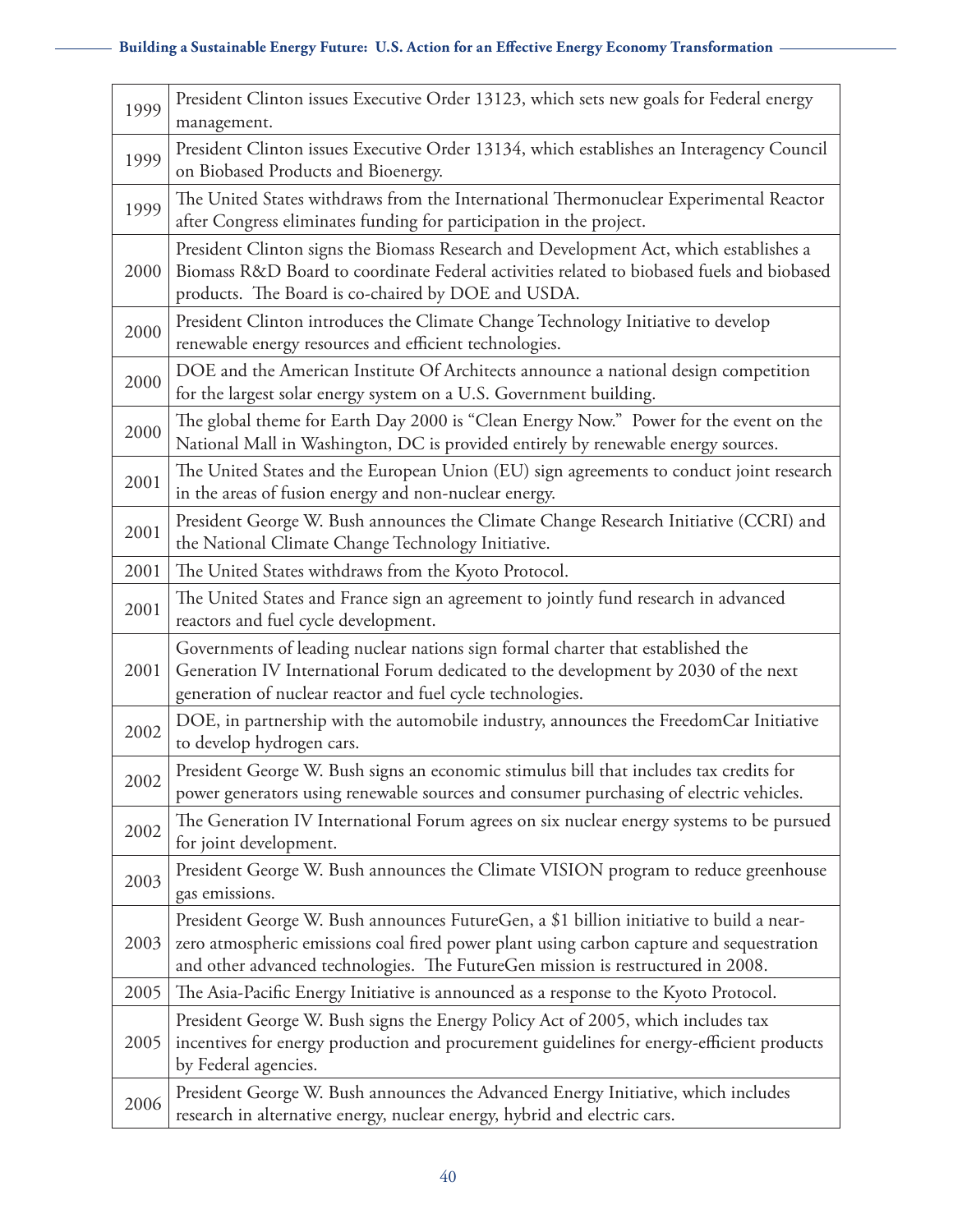| 2006 | Secretary of Energy Bodman announces the Global Nuclear Energy Partnership, designed<br>to promote safe use of nuclear power worldwide and to close the nuclear fuel cycle.                                                                                                                      |
|------|--------------------------------------------------------------------------------------------------------------------------------------------------------------------------------------------------------------------------------------------------------------------------------------------------|
| 2007 | President George W. Bush issues Executive Order 13423, which orders the reduction of<br>Federal energy facility use by 3 percent per year through 2015.                                                                                                                                          |
| 2007 | The G8+5 countries agree on the Washington Declaration, the outline of a successor to the<br>Kyoto Protocol.                                                                                                                                                                                     |
| 2007 | President George W. Bush signs the Energy Independence and Security Act of 2007, which<br>orders reductions in Federal energy use.                                                                                                                                                               |
| 2008 | DOE restructures the FutureGen mission due to escalating costs, and changes its approach<br>to fund multiple commercial clean coal projects.                                                                                                                                                     |
| 2008 | President George W. Bush and Prime Minister Singh grant final approval to a U.S.-India<br>civilian nuclear deal. The agreement creates a strategic partnership between the United<br>States and India with respect to nuclear cooperation and prohibits India from reprocessing<br>nuclear fuel. |
| 2008 | President George W. Bush signs the Emergency Economic Stabilization Act, which<br>contains tax incentives for energy efficient homes and commercial buildings, as well as an<br>extension of wind and solar investment and production tax credits.                                               |
| 2008 | Secretary of Energy Bodman and Secretary of Agriculture Schafer release the National<br>Biofuels Action Plan developed by the Biomass Research and Development Board.                                                                                                                            |
| 2009 | President Obama signs the American Recovery and Reinvestment Act, which includes<br>funding for energy efficiency and renewable energy programs and research throughout the<br>Federal government.                                                                                               |